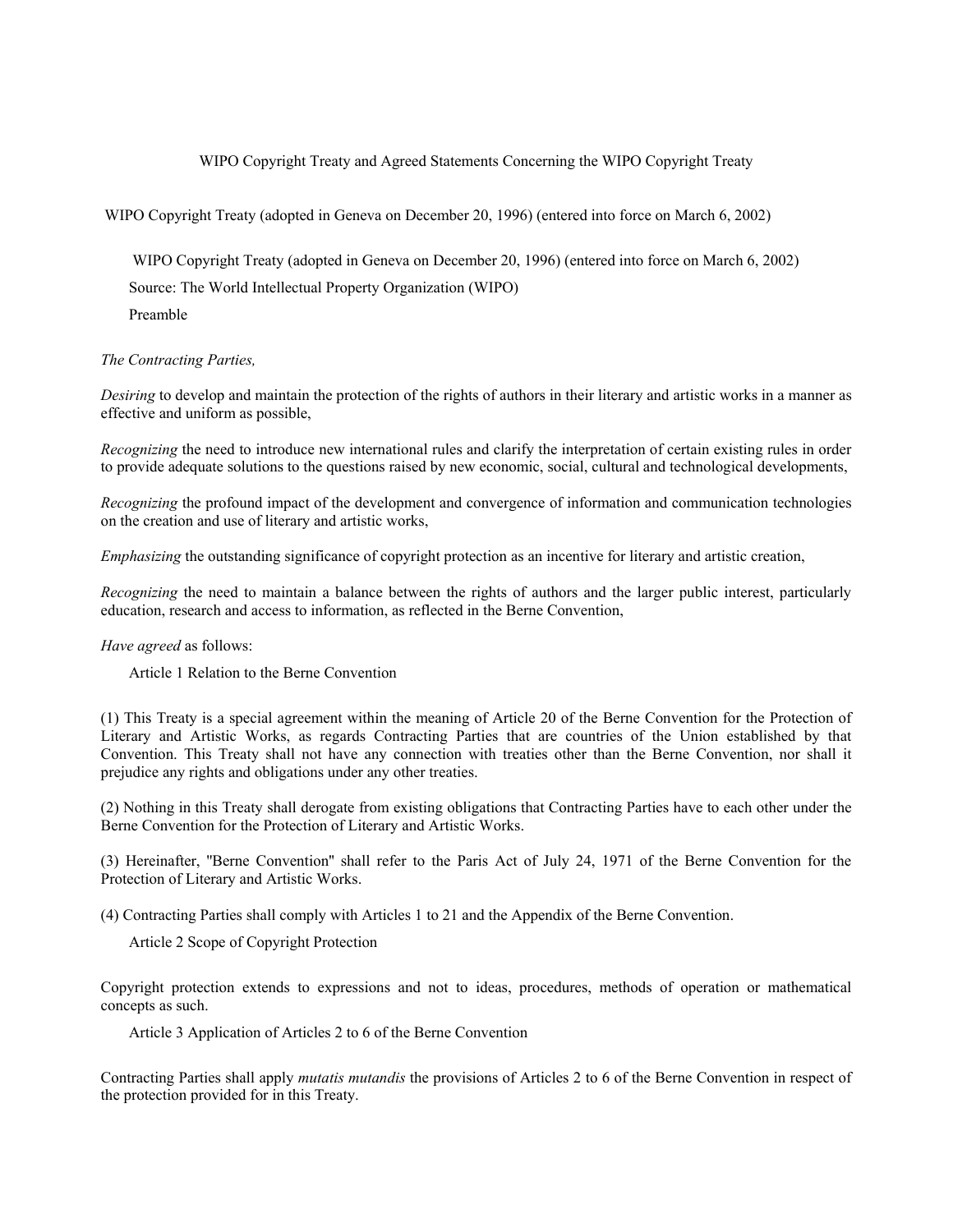Article 4 Computer Programs

Computer programs are protected as literary works within the meaning of Article 2 of the Berne Convention. Such protection applies to computer programs, whatever may be the mode or form of their expression.

Article 5 Compilations of Data (Databases)

Compilations of data or other material, in any form, which by reason of the selection or arrangement of their contents constitute intellectual creations, are protected as such. This protection does not extend to the data or the material itself and is without prejudice to any copyright subsisting in the data or material contained in the compilation.

Article 6 Right of Distribution

(1) Authors of literary and artistic works shall enjoy the exclusive right of authorizing the making available to the public of the original and copies of their works through sale or other transfer of ownership.

(2) Nothing in this Treaty shall affect the freedom of Contracting Parties to determine the conditions, if any, under which the exhaustion of the right in paragraph (1) applies after the first sale or other transfer of ownership of the original or a copy of the work with the authorization of the author.

Article 7 Right of Rental

(1) Authors of

- (i) computer programs;
- (ii) cinematographic works; and

(iii) works embodied in phonograms, as determined in the national law of Contracting Parties, shall enjoy the exclusive right of authorizing commercial rental to the public of the originals or copies of their works.

#### (2) Paragraph (1) shall not apply

(i) in the case of computer programs, where the program itself is not the essential object of the rental; and

(ii) in the case of cinematographic works, unless such commercial rental has led to widespread copying of such works materially impairing the exclusive right of reproduction.

(3) Notwithstanding the provisions of paragraph (1), a Contracting Party that, on April 15, 1994, had and continues to have in force a system of equitable remuneration of authors for the rental of copies of their works embodied in phonograms may maintain that system provided that the commercial rental of works embodied in phonograms is not giving rise to the material impairment of the exclusive right of reproduction of authors.

Article 8 Right of Communication to the Public

Without prejudice to the provisions of Articles  $11(1)(ii)$ ,  $11bis(1)(i)$  and  $(ii)$ ,  $11ter(1)(ii)$ ,  $14(1)(ii)$  and  $14bis(1)$  of the Berne Convention, authors of literary and artistic works shall enjoy the exclusive right of authorizing any communication to the public of their works, by wire or wireless means, including the making available to the public of their works in such a way that members of the public may access these works from a place and at a time individually chosen by them.

Article 9 Duration of the Protection of Photographic Works

In respect of photographic works, the Contracting Parties shall not apply the provisions of Article 7(4) of the Berne Convention.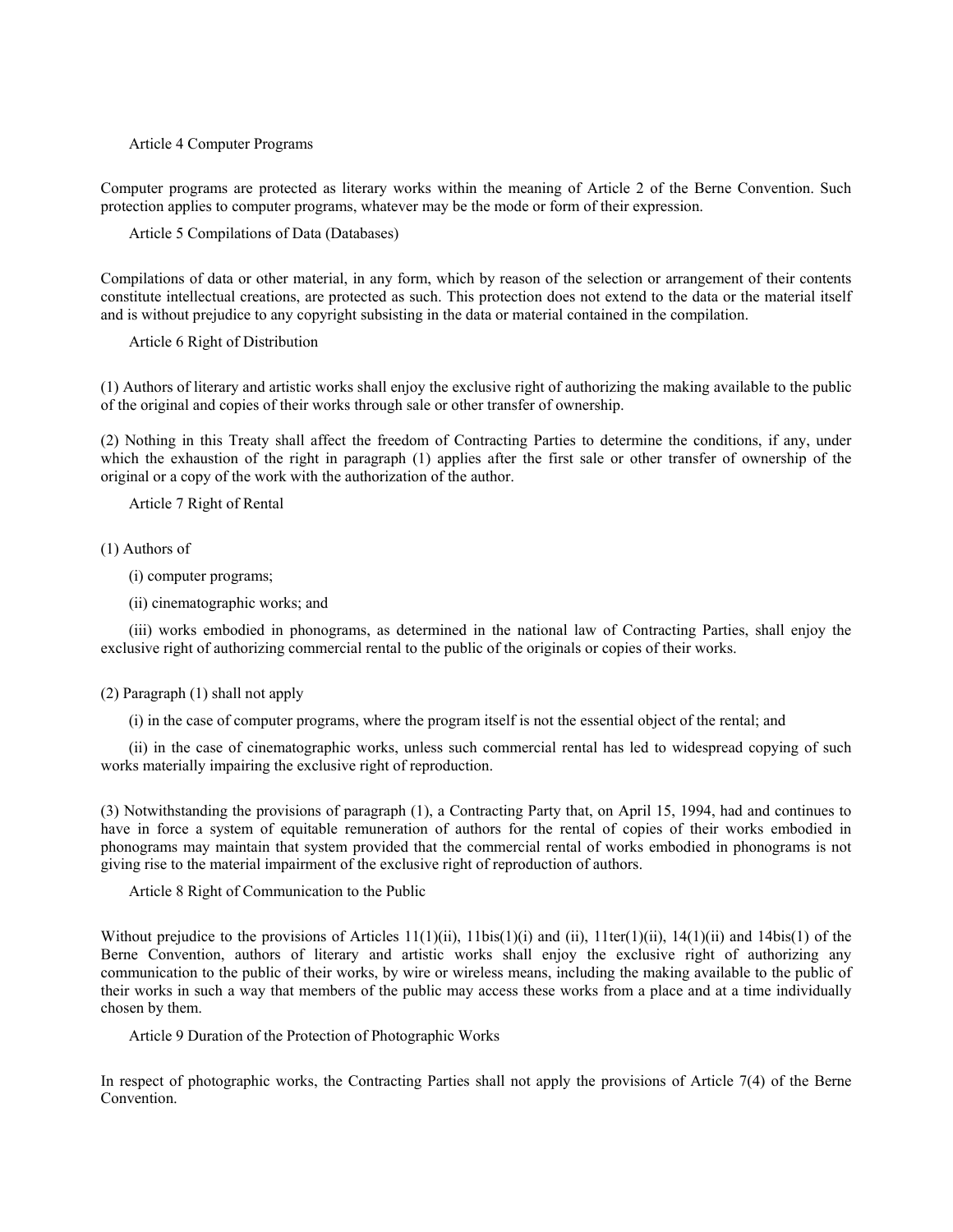## Article 10 Limitations and Exceptions

(1) Contracting Parties may, in their national legislation, provide for limitations of or exceptions to the rights granted to authors of literary and artistic works under this Treaty in certain special cases that do not conflict with a normal exploitation of the work and do not unreasonably prejudice the legitimate interests of the author.

(2) Contracting Parties shall, when applying the Berne Convention, confine any limitations of or exceptions to rights provided for therein to certain special cases that do not conflict with a normal exploitation of the work and do not unreasonably prejudice the legitimate interests of the author.

Article 11 Obligations concerning Technological Measures

Contracting Parties shall provide adequate legal protection and effective legal remedies against the circumvention of effective technological measures that are used by authors in connection with the exercise of their rights under this Treaty or the Berne Convention and that restrict acts, in respect of their works, which are not authorized by the authors concerned or permitted by law.

Article 12 Obligations concerning Rights Management Information

(1) Contracting Parties shall provide adequate and effective legal remedies against any person knowingly performing any of the following acts knowing, or with respect to civil remedies having reasonable grounds to know, that it will induce, enable, facilitate or conceal an infringement of any right covered by this Treaty or the Berne Convention:

(i) to remove or alter any electronic rights management information without authority;

(ii) to distribute, import for distribution, broadcast or communicate to the public, without authority, works or copies of works knowing that electronic rights management information has been removed or altered without authority.

(2) As used in this Article, ''rights management information'' means information which identifies the work, the author of the work, the owner of any right in the work, or information about the terms and conditions of use of the work, and any numbers or codes that represent such information, when any of these items of information is attached to a copy of a work or appears in connection with the communication of a work to the public.

Article 13 Application in Time

Contracting Parties shall apply the provisions of Article 18 of the Berne Convention to all protection provided for in this Treaty.

Article 14 Provisions on Enforcement of Rights

(1) Contracting Parties undertake to adopt, in accordance with their legal systems, the measures necessary to ensure the application of this Treaty.

(2) Contracting Parties shall ensure that enforcement procedures are available under their law so as to permit effective action against any act of infringement of rights covered by this Treaty, including expeditious remedies to prevent infringements and remedies which constitute a deterrent to further infringements.

Article 15 Assembly

(1)

(a) The Contracting Parties shall have an Assembly.

(b) Each Contracting Party shall be represented by one delegate who may be assisted by alternate delegates, advisors and experts.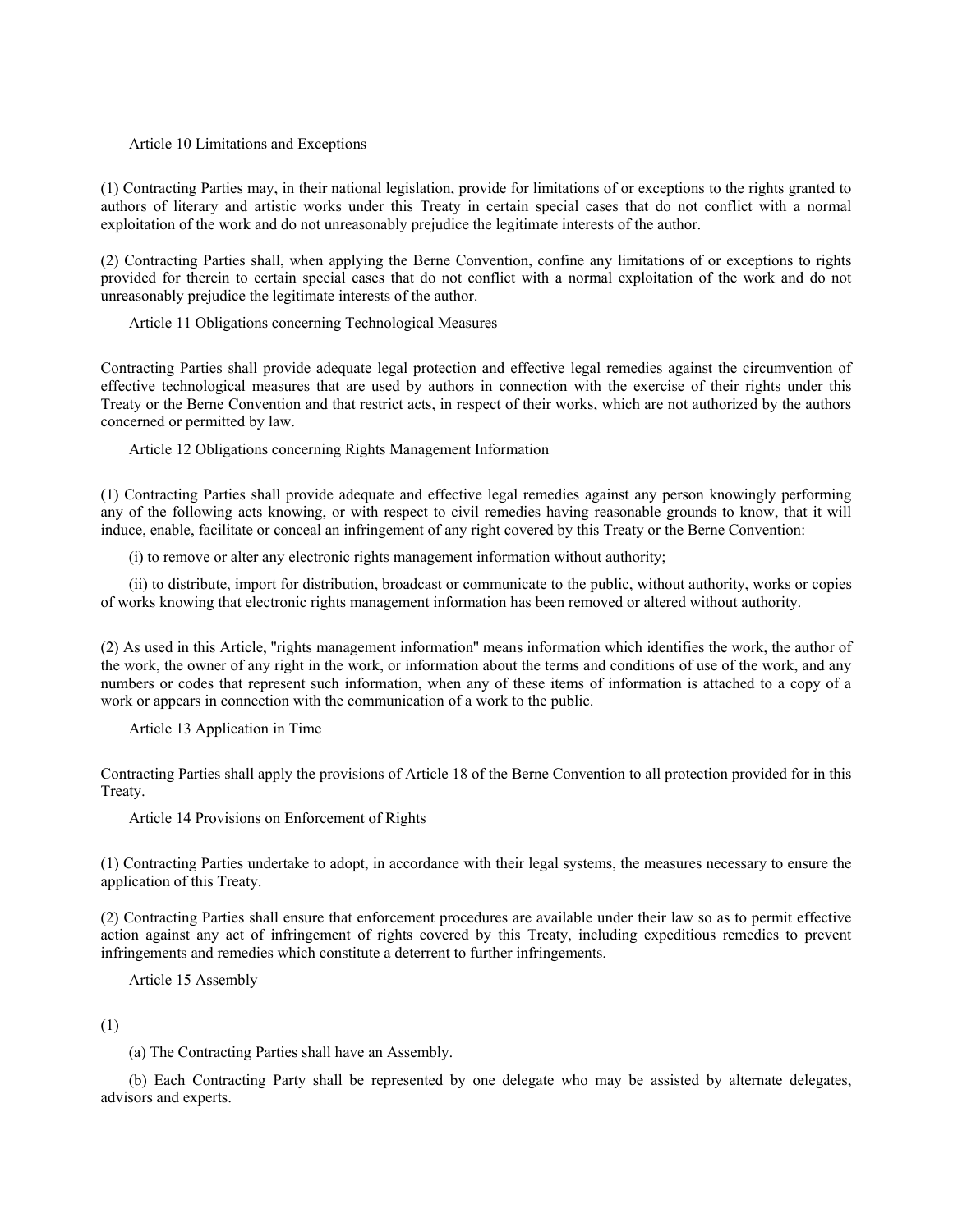(c) The expenses of each delegation shall be borne by the Contracting Party that has appointed the delegation. The Assembly may ask the World Intellectual Property Organization (hereinafter referred to as ''WIPO'') to grant financial assistance to facilitate the participation of delegations of Contracting Parties that are regarded as developing countries in conformity with the established practice of the General Assembly of the United Nations or that are countries in transition to a market economy.

(2)

(a) The Assembly shall deal with matters concerning the maintenance and development of this Treaty and the application and operation of this Treaty.

(b) The Assembly shall perform the function allocated to it under Article 17(2) in respect of the admission of certain intergovernmental organizations to become party to this Treaty.

(c) The Assembly shall decide the convocation of any diplomatic conference for the revision of this Treaty and give the necessary instructions to the Director General of WIPO for the preparation of such diplomatic conference.

(3)

(a) Each Contracting Party that is a State shall have one vote and shall vote only in its own name.

(b) Any Contracting Party that is an intergovernmental organization may participate in the vote, in place of its Member States, with a number of votes equal to the number of its Member States which are party to this Treaty. No such intergovernmental organization shall participate in the vote if any one of its Member States exercises its right to vote and *vice versa*.

(4) The Assembly shall meet in ordinary session once every two years upon convocation by the Director General of WIPO.

(5) The Assembly shall establish its own rules of procedure, including the convocation of extraordinary sessions, the requirements of a quorum and, subject to the provisions of this Treaty, the required majority for various kinds of decisions.

Article 16 International Bureau

The International Bureau of WIPO shall perform the administrative tasks concerning the Treaty.

Article 17 Eligibility for Becoming Party to the Treaty

(1) Any Member State of WIPO may become party to this Treaty.

(2) The Assembly may decide to admit any intergovernmental organization to become party to this Treaty which declares that it is competent in respect of, and has its own legislation binding on all its Member States on, matters covered by this Treaty and that it has been duly authorized, in accordance with its internal procedures, to become party to this Treaty.

(3) The European Community, having made the declaration referred to in the preceding paragraph in the Diplomatic Conference that has adopted this Treaty, may become party to this Treaty.

Article 18 Rights and Obligations under the Treaty

Subject to any specific provisions to the contrary in this Treaty, each Contracting Party shall enjoy all of the rights and assume all of the obligations under this Treaty.

Article 19 Signature of the Treaty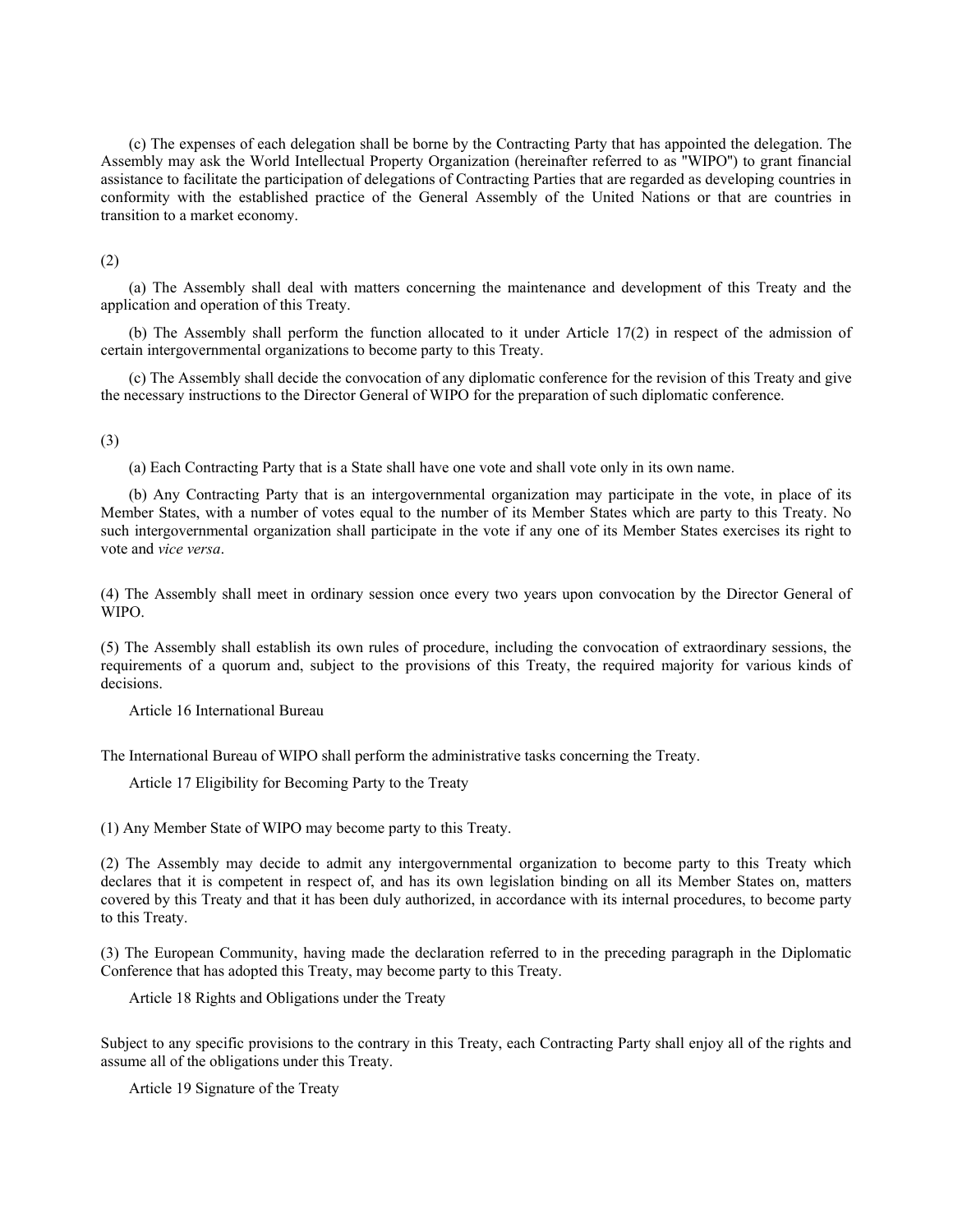This Treaty shall be open for signature until December 31, 1997, by any Member State of WIPO and by the European Community.

Article 20 Entry into Force of the Treaty

This Treaty shall enter into force three months after 30 instruments of ratification or accession by States have been deposited with the Director General of WIPO.

Article 21 Effective Date of Becoming Party to the Treaty

This Treaty shall bind

(i) the 30 States referred to in Article 20, from the date on which this Treaty has entered into force;

(ii) each other State from the expiration of three months from the date on which the State has deposited its instrument with the Director General of WIPO;

(iii) the European Community, from the expiration of three months after the deposit of its instrument of ratification or accession if such instrument has been deposited after the entry into force of this Treaty according to Article 20, or, three months after the entry into force of this Treaty if such instrument has been deposited before the entry into force of this Treaty;

(iv) any other intergovernmental organization that is admitted to become party to this Treaty, from the expiration of three months after the deposit of its instrument of accession.

Article 22 No Reservations to the Treaty

No reservation to this Treaty shall be admitted.

Article 23 Denunciation of the Treaty

This Treaty may be denounced by any Contracting Party by notification addressed to the Director General of WIPO. Any denunciation shall take effect one year from the date on which the Director General of WIPO received the notification.

Article 24 Languages of the Treaty

(1) This Treaty is signed in a single original in English, Arabic, Chinese, French, Russian and Spanish languages, the versions in all these languages being equally authentic.

(2) An official text in any language other than those referred to in paragraph (1) shall be established by the Director General of WIPO on the request of an interested party, after consultation with all the interested parties. For the purposes of this paragraph, ''interested party'' means any Member State of WIPO whose official language, or one of whose official languages, is involved and the European Community, and any other intergovernmental organization that may become party to this Treaty, if one of its official languages is involved.

Article 25 Depositary

The Director General of WIPO is the depositary of this Treaty.

Agreed Statements Concerning the WIPO Copyright Treaty (adopted in Geneva on December 20, 1996)

**Concerning Article 1(4)**

**Article 1** 

**[***Establishment of a Union***]**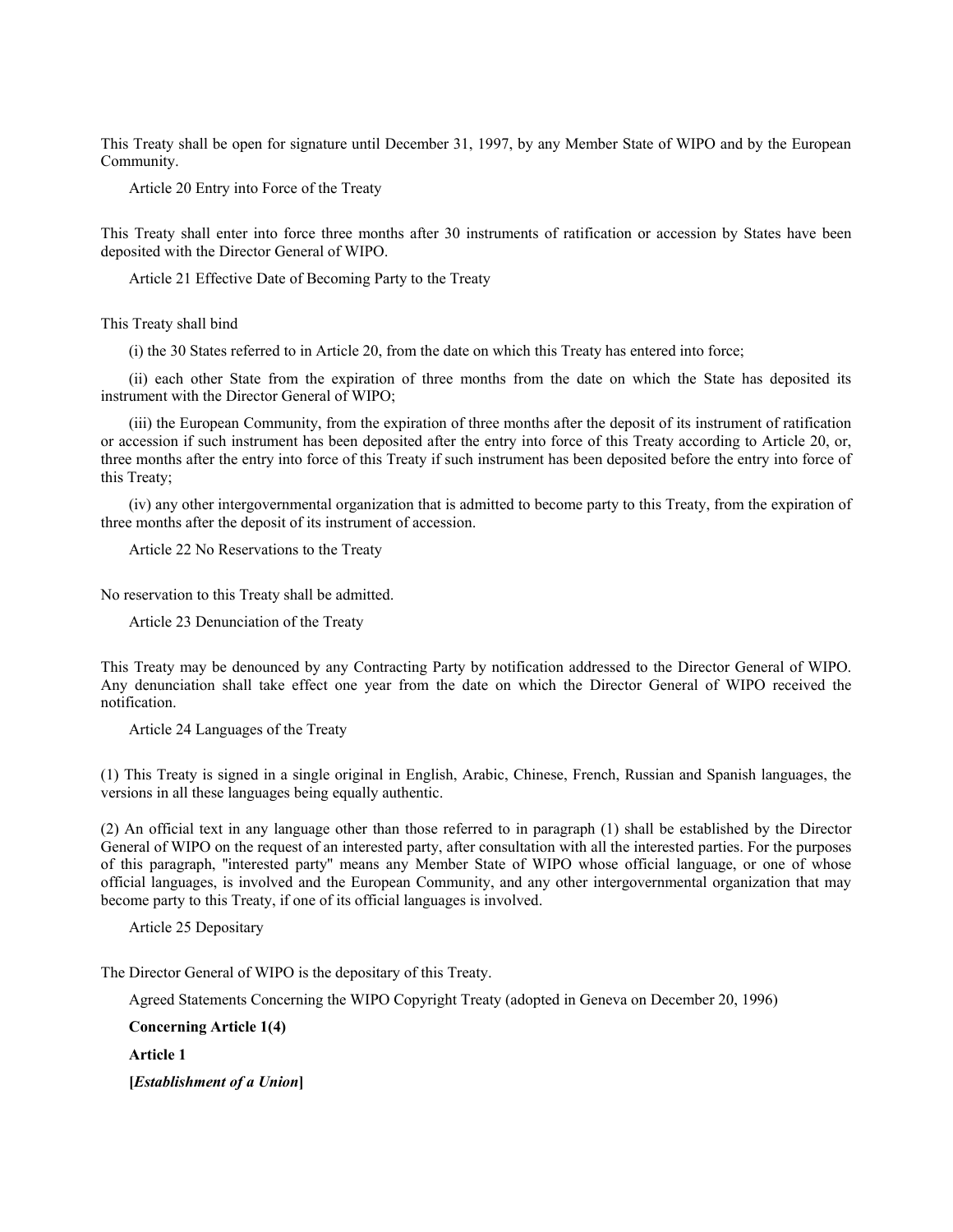The countries to which this Convention applies constitute a Union for the protection of the rights of authors in their literary and artistic works.

# **Article 2**

# **[***Protected Works:* **1. ''Literary and artistic works''; 2. Possible requirement of fixation; 3. Derivative works; 4. Official texts; 5. Collections; 6. Obligation to protect; beneficiaries of protection; 7. Works of applied art and industrial designs; 8. News]**

(1) The expression ''literary and artistic works'' shall include every production in the literary, scientific and artistic domain, whatever may be the mode or form of its expression, such as books, pamphlets and other writings; lectures, addresses, sermons and other works of the same nature; dramatic or dramatico-musical works; choreographic works and entertainments in dumb show; musical compositions with or without words; cinematographic works to which are assimilated works expressed by a process analogous to cinematography; works of drawing, painting, architecture, sculpture, engraving and lithography; photographic works to which are assimilated works expressed by a process analogous to photography; works of applied art; illustrations, maps, plans, sketches and three-dimensional works relative to geography, topography, architecture or science.

(2) It shall, however, be a matter for legislation in the countries of the Union to prescribe that works in general or any specified categories of works shall not be protected unless they have been fixed in some material form.

(3) Translations, adaptations, arrangements of music and other alterations of a literary or artistic work shall be protected as original works without prejudice to the copyright in the original work.

(4) It shall be a matter for legislation in the countries of the Union to determine the protection to be granted to official texts of a legislative, administrative and legal nature, and to official translations of such texts.

(5) Collections of literary or artistic works such as encyclopaedias and anthologies which, by reason of the selection and arrangement of their contents, constitute intellectual creations shall be protected as such, without prejudice to the copyright in each of the works forming part of such collections.

(6) The works mentioned in this Article shall enjoy protection in all countries of the Union. This protection shall operate for the benefit of the author and his successors in title.

(7) Subject to the provisions of Article 7(4) of this Convention, it shall be a matter for legislation in the countries of the Union to determine the extent of the application of their laws to works of applied art and industrial designs and models, as well as the conditions under which such works, designs and models shall be protected. Works protected in the country of origin solely as designs and models shall be entitled in another country of the Union only to such special protection as is granted in that country to designs and models; however, if no such special protection is granted in that country, such works shall be protected as artistic works.

(8) The protection of this Convention shall not apply to news of the day or to miscellaneous facts having the character of mere items of press information.

#### **Article 2bis**

# **[***Possible Limitation of Protection of Certain Works:* **1. Certain speeches; 2. Certain uses of lectures and addresses; 3. Right to make collections of such works]**

(1) It shall be a matter for legislation in the countries of the Union to exclude, wholly or in part, from the protection provided by the preceding Article political speeches and speeches delivered in the course of legal proceedings.

(2) It shall also be a matter for legislation in the countries of the Union to determine the conditions under which lectures, addresses and other works of the same nature which are delivered in public may be reproduced by the press, broadcast, communicated to the public by wire and made the subject of public communication as envisaged in Article 11bis(1) of this Convention, when such use is justified by the informatory purpose.

(3) Nevertheless, the author shall enjoy the exclusive right of making a collection of his works mentioned in the preceding paragraphs.

#### **Article 3**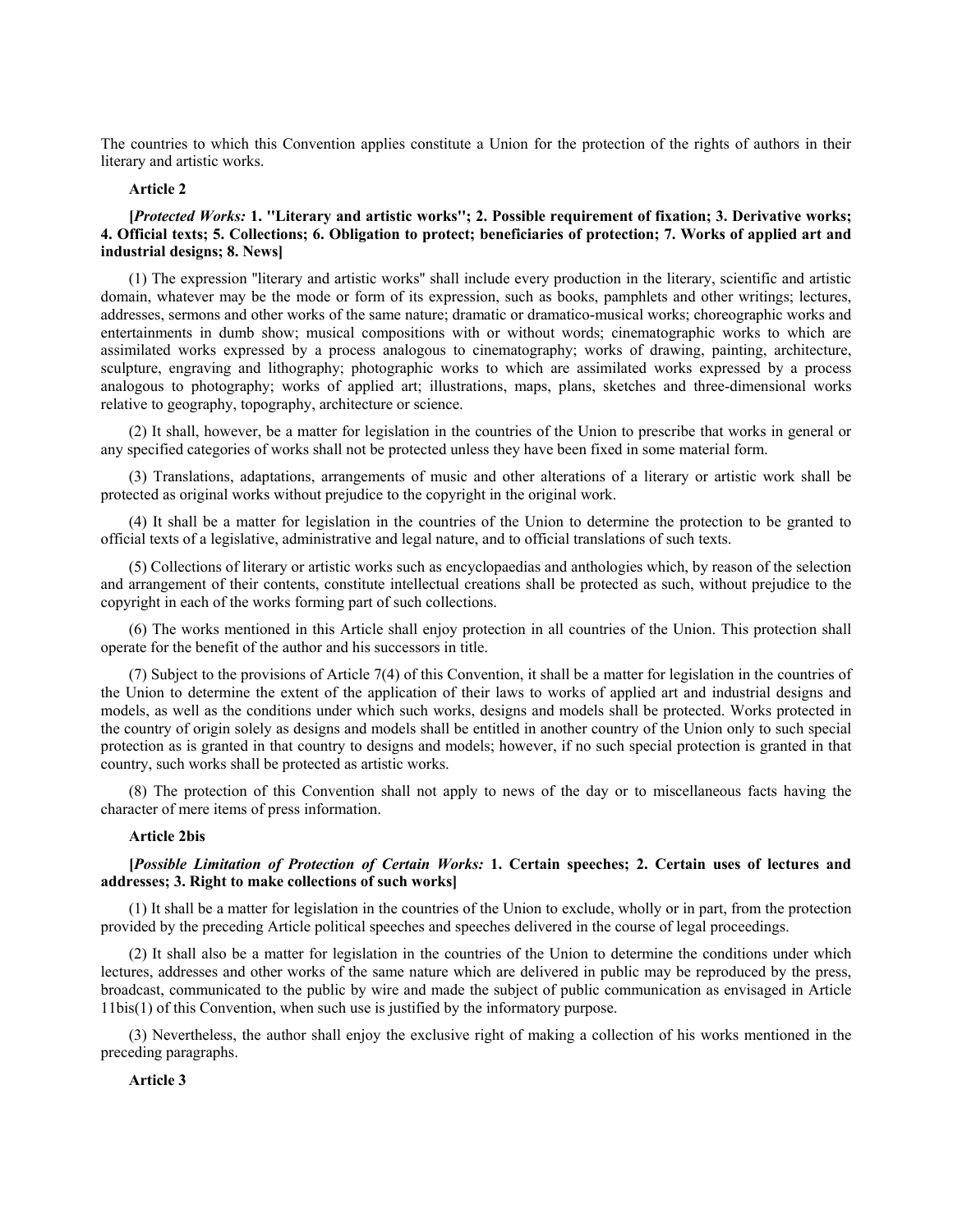## **[***Criteria of Eligibility for Protection:* **1. Nationality of author; place of publication of work; 2. Residence of author; 3. ''Published'' works; 4. ''Simultaneously published'' works]**

(1) The protection of this Convention shall apply to:

*(a)* authors who are nationals of one of the countries of the Union, for their works, whether published or not;

*(b)* authors who are not nationals of one of the countries of the Union, for their works first published in one of those countries, or simultaneously in a country outside the Union and in a country of the Union.

(2) Authors who are not nationals of one of the countries of the Union but who have their habitual residence in one of them shall, for the purposes of this Convention, be assimilated to nationals of that country.

(3) The expression ''published works'' means works published with the consent of their authors, whatever may be the means of manufacture of the copies, provided that the availability of such copies has been such as to satisfy the reasonable requirements of the public, having regard to the nature of the work. The performance of a dramatic, dramatico-musical, cinematographic or musical work, the public recitation of a literary work, the communication by wire or the broadcasting of literary or artistic works, the exhibition of a work of art and the construction of a work of architecture shall not constitute publication.

(4) A work shall be considered as having been published simultaneously in several countries if it has been published in two or more countries within thirty days of its first publication.

## **Article 4**

**[***Criteria of Eligibility for Protection of Cinematographic Works, Works of Architecture and Certain Artistic Works***]**

The protection of this Convention shall apply, even if the conditions of Article 3 are not fulfilled, to:

*(a)* authors of cinematographic works the maker of which has his headquarters or habitual residence in one of the countries of the Union;

*(b)* authors of works of architecture erected in a country of the Union or of other artistic works incorporated in a building or other structure located in a country of the Union.

# **Article 5**

## **[***Rights Guaranteed:* **1. and 2. Outside the country of origin; 3. In the country of origin; 4. ''Country of origin'']**

(1) Authors shall enjoy, in respect of works for which they are protected under this Convention, in countries of the Union other than the country of origin, the rights which their respective laws do now or may hereafter grant to their nationals, as well as the rights specially granted by this Convention.

(2) The enjoyment and the exercise of these rights shall not be subject to any formality; such enjoyment and such exercise shall be independent of the existence of protection in the country of origin of the work. Consequently, apart from the provisions of this Convention, the extent of protection, as well as the means of redress afforded to the author to protect his rights, shall be governed exclusively by the laws of the country where protection is claimed.

(3) Protection in the country of origin is governed by domestic law. However, when the author is not a national of the country of origin of the work for which he is protected under this Convention, he shall enjoy in that country the same rights as national authors.

(4) The country of origin shall be considered to be:

*(a)* in the case of works first published in a country of the Union, that country; in the case of works published simultaneously in several countries of the Union which grant different terms of protection, the country whose legislation grants the shortest term of protection;

*(b)* in the case of works published simultaneously in a country outside the Union and in a country of the Union, the latter country;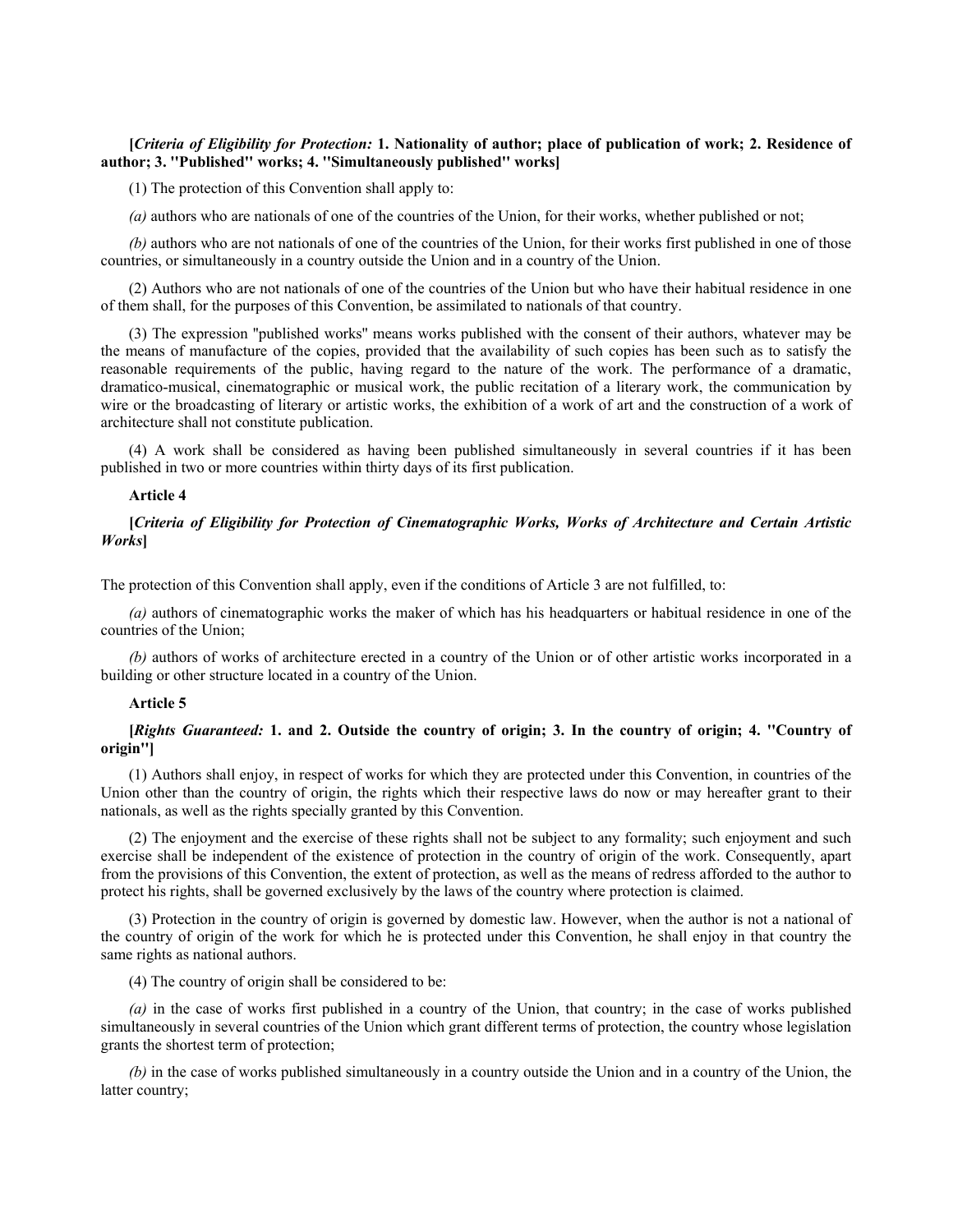*(c)* in the case of unpublished works or of works first published in a country outside the Union, without simultaneous publication in a country of the Union, the country of the Union of which the author is a national, provided that:

(i) when these are cinematographic works the maker of which has his headquarters or his habitual residence in a country of the Union, the country of origin shall be that country, and

(ii) when these are works of architecture erected in a country of the Union or other artistic works incorporated in a building or other structure located in a country of the Union, the country of origin shall be that country.

## **Article 6**

# **[***Possible Restriction of Protection in Respect of Certain Works of Nationals of Certain Countries Outside the Union:* **1. In the country of the first publication and in other countries; 2. No retroactivity; 3. Notice]**

(1) Where any country outside the Union fails to protect in an adequate manner the works of authors who are nationals of one of the countries of the Union, the latter country may restrict the protection given to the works of authors who are, at the date of the first publication thereof, nationals of the other country and are not habitually resident in one of the countries of the Union. If the country of first publication avails itself of this right, the other countries of the Union shall not be required to grant to works thus subjected to special treatment a wider protection than that granted to them in the country of first publication.

(2) No restrictions introduced by virtue of the preceding paragraph shall affect the rights which an author may have acquired in respect of a work published in a country of the Union before such restrictions were put into force.

(3) The countries of the Union which restrict the grant of copyright in accordance with this Article shall give notice thereof to the Director General of the World Intellectual Property Organization (hereinafter designated as ''the Director General'') by a written declaration specifying the countries in regard to which protection is restricted, and the restrictions to which rights of authors who are nationals of those countries are subjected. The Director General shall immediately communicate this declaration to all the countries of the Union.

## **Article 6bis**

### **[***Moral Rights:* **1. To claim authorship; to object to certain modifications and other derogatory actions; 2. After the author's death; 3. Means of redress]**

(1) Independently of the author's economic rights, and even after the transfer of the said rights, the author shall have the right to claim authorship of the work and to object to any distortion, mutilation or other modification of, or other derogatory action in relation to, the said work, which would be prejudicial to his honor or reputation.

(2) The rights granted to the author in accordance with the preceding paragraph shall, after his death, be maintained, at least until the expiry of the economic rights, and shall be exercisable by the persons or institutions authorized by the legislation of the country where protection is claimed. However, those countries whose legislation, at the moment of their ratification of or accession to this Act, does not provide for the protection after the death of the author of all the rights set out in the preceding paragraph may provide that some of these rights may, after his death, cease to be maintained.

(3) The means of redress for safeguarding the rights granted by this Article shall be governed by the legislation of the country where protection is claimed.

#### **Article 7**

# **[***Term of Protection:* **1. Generally; 2. For cinematographic works; 3. For anonymous and pseudonymous works; 4. For photographic works and works of applied art; 5. Starting date of computation; 6. Longer terms; 7. Shorter terms; 8. Applicable law; ''comparison'' of terms]**

(1) The term of protection granted by this Convention shall be the life of the author and fifty years after his death.

(2) However, in the case of cinematographic works, the countries of the Union may provide that the term of protection shall expire fifty years after the work has been made available to the public with the consent of the author, or, failing such an event within fifty years from the making of such a work, fifty years after the making.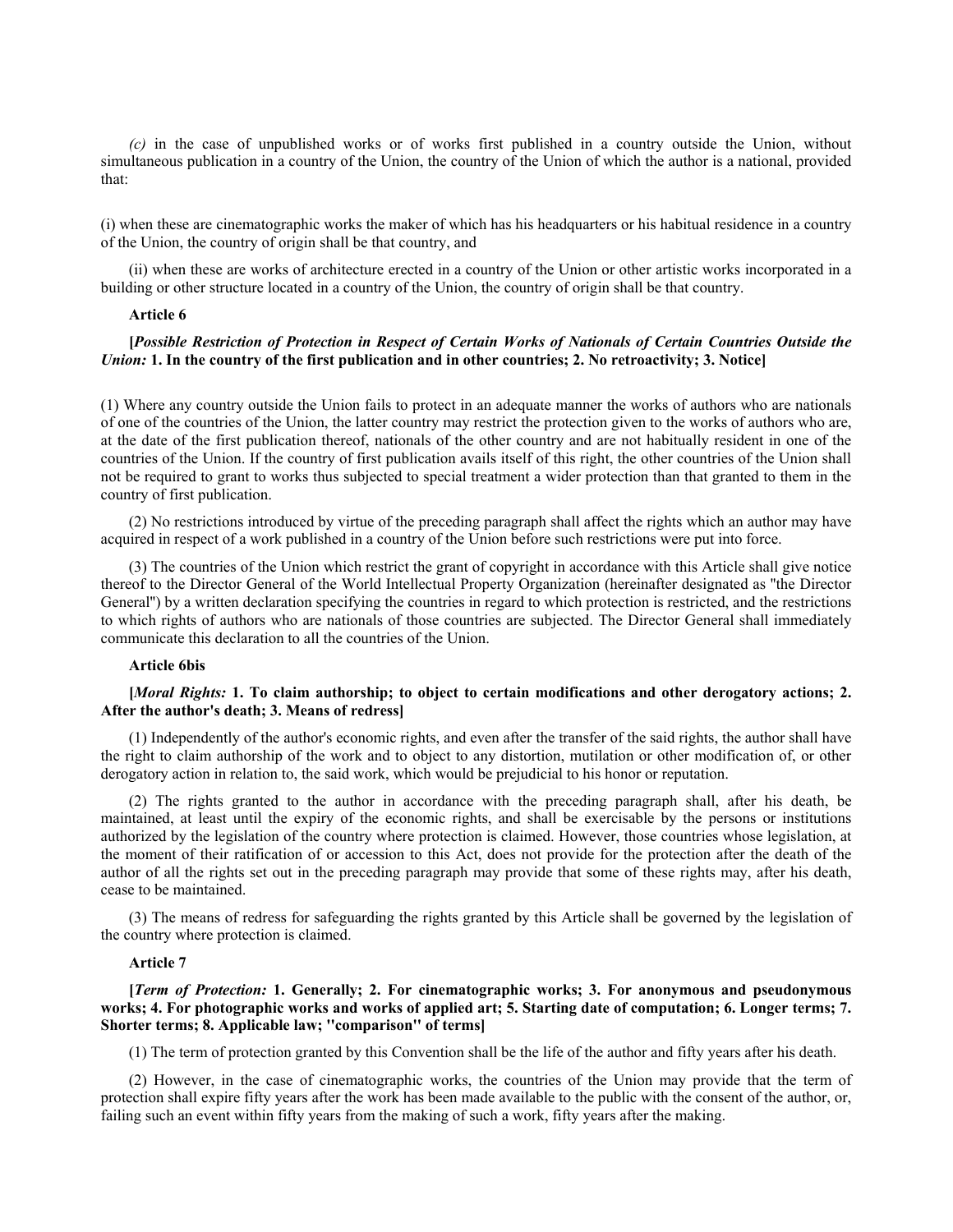(3) In the case of anonymous or pseudonymous works, the term of protection granted by this Convention shall expire fifty years after the work has been lawfully made available to the public. However, when the pseudonym adopted by the author leaves no doubt as to his identity, the term of protection shall be that provided in paragraph (1). If the author of an anonymous or pseudonymous work discloses his identity during the above-mentioned period, the term of protection applicable shall be that provided in paragraph (1). The countries of the Union shall not be required to protect anonymous or pseudonymous works in respect of which it is reasonable to presume that their author has been dead for fifty years.

(4) It shall be a matter for legislation in the countries of the Union to determine the term of protection of photographic works and that of works of applied art in so far as they are protected as artistic works; however, this term shall last at least until the end of a period of twenty-five years from the making of such a work.

(5) The term of protection subsequent to the death of the author and the terms provided by paragraphs (2), (3) and (4) shall run from the date of death or of the event referred to in those paragraphs, but such terms shall always be deemed to begin on the first of January of the year following the death or such event.

(6) The countries of the Union may grant a term of protection in excess of those provided by the preceding paragraphs.

(7) Those countries of the Union bound by the Rome Act of this Convention which grant, in their national legislation in force at the time of signature of the present Act, shorter terms of protection than those provided for in the preceding paragraphs shall have the right to maintain such terms when ratifying or acceding to the present Act.

(8) In any case, the term shall be governed by the legislation of the country where protection is claimed; however, unless the legislation of that country otherwise provides, the term shall not exceed the term fixed in the country of origin of the work.

## **Article 7bis**

#### **[***Term of Protection for Works of Joint Authorship***]**

The provisions of the preceding Article shall also apply in the case of a work of joint authorship, provided that the terms measured from the death of the author shall be calculated from the death of the last surviving author.

#### **Article 8**

## **[***Right of Translation***]**

Authors of literary and artistic works protected by this Convention shall enjoy the exclusive right of making and of authorizing the translation of their works throughout the term of protection of their rights in the original works.

#### **Article 9**

#### **[***Right of Reproduction:* **1. Generally; 2. Possible exceptions; 3. Sound and visual recordings]**

(1) Authors of literary and artistic works protected by this Convention shall have the exclusive right of authorizing the reproduction of these works, in any manner or form.

(2) It shall be a matter for legislation in the countries of the Union to permit the reproduction of such works in certain special cases, provided that such reproduction does not conflict with a normal exploitation of the work and does not unreasonably prejudice the legitimate interests of the author.

(3) Any sound or visual recording shall be considered as a reproduction for the purposes of this Convention.

### **Article 10**

### **[***Certain Free Uses of Works:* **1. Quotations; 2. Illustrations for teaching; 3. Indication of source and author]**

(1) It shall be permissible to make quotations from a work which has already been lawfully made available to the public, provided that their making is compatible with fair practice, and their extent does not exceed that justified by the purpose, including quotations from newspaper articles and periodicals in the form of press summaries.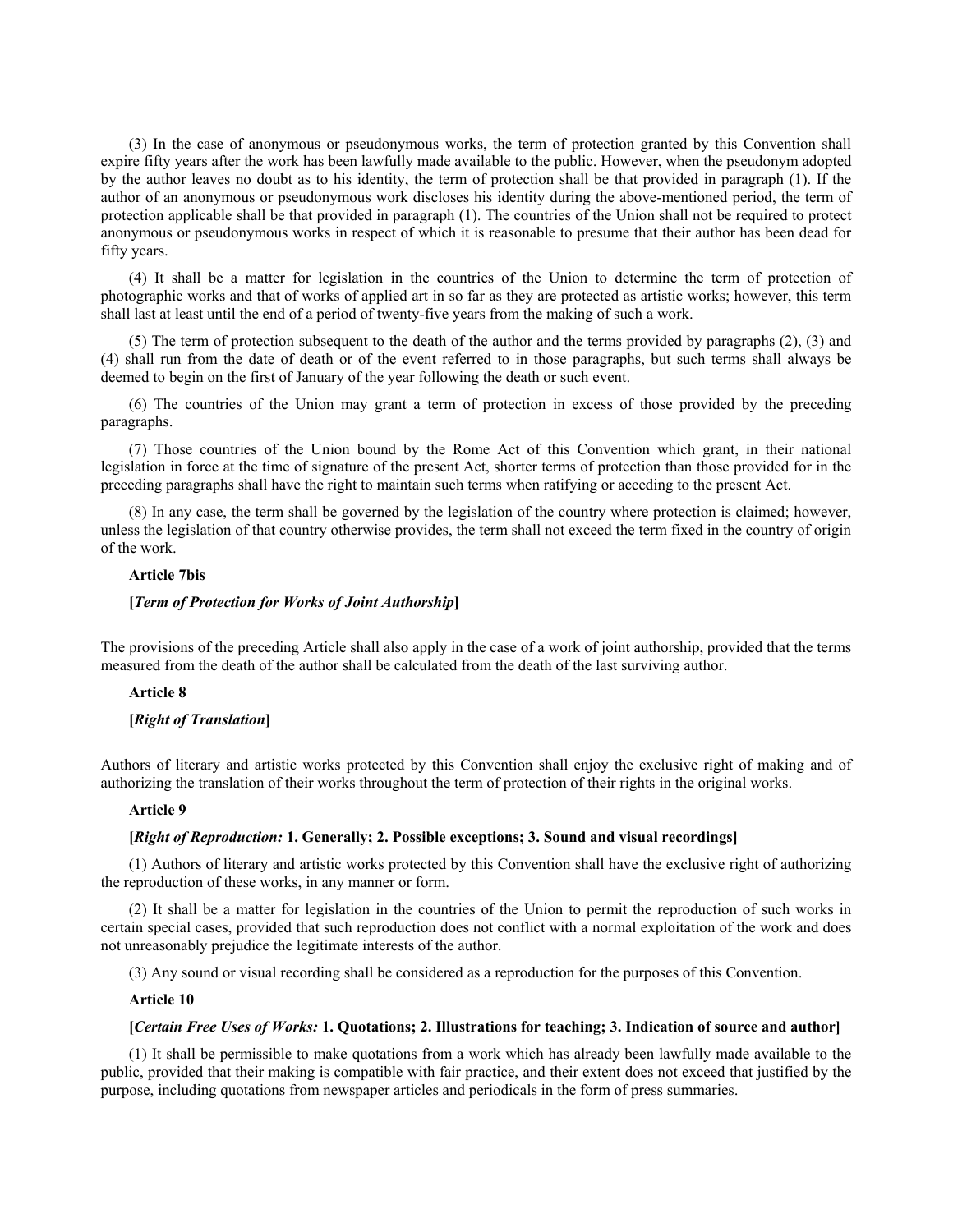(2) It shall be a matter for legislation in the countries of the Union, and for special agreements existing or to be concluded between them, to permit the utilization, to the extent justified by the purpose, of literary or artistic works by way of illustration in publications, broadcasts or sound or visual recordings for teaching, provided such utilization is compatible with fair practice.

(3) Where use is made of works in accordance with the preceding paragraphs of this Article, mention shall be made of the source, and of the name of the author if it appears thereon.

#### **Article 10bis**

### **[***Further Possible Free Uses of Works:* **1. Of certain articles and broadcast works; 2. Of works seen or heard in connection with current events]**

(1) It shall be a matter for legislation in the countries of the Union to permit the reproduction by the press, the broadcasting or the communication to the public by wire of articles published in newspapers or periodicals on current economic, political or religious topics, and of broadcast works of the same character, in cases in which the reproduction, broadcasting or such communication thereof is not expressly reserved. Nevertheless, the source must always be clearly indicated; the legal consequences of a breach of this obligation shall be determined by the legislation of the country where protection is claimed.

(2) It shall also be a matter for legislation in the countries of the Union to determine the conditions under which, for the purpose of reporting current events by means of photography, cinematography, broadcasting or communication to the public by wire, literary or artistic works seen or heard in the course of the event may, to the extent justified by the informatory purpose, be reproduced and made available to the public.

# **Article 11**

### **[***Certain Rights in Dramatic and Musical Works:* **1. Right of public performance and of communication to the public of a performance; 2. In respect of translations]**

(1) Authors of dramatic, dramatico-musical and musical works shall enjoy the exclusive right of authorizing:

(i) the public performance of their works, including such public performance by any means or process;

(ii) any communication to the public of the performance of their works.

(2) Authors of dramatic or dramatico-musical works shall enjoy, during the full term of their rights in the original works, the same rights with respect to translations thereof.

#### **Article 11bis**

**[***Broadcasting and Related Rights:* **1. Broadcasting and other wireless communications, public communication of broadcast by wire or rebroadcast, public communication of broadcast by loudspeaker or analogous instruments; 2. Compulsory licenses; 3. Recording; ephemeral recordings]**

(1) Authors of literary and artistic works shall enjoy the exclusive right of authorizing:

(i) the broadcasting of their works or the communication thereof to the public by any other means of wireless diffusion of signs, sounds or images;

(ii) any communication to the public by wire or by rebroadcasting of the broadcast of the work, when this communication is made by an organization other than the original one;

(iii) the public communication by loudspeaker or any other analogous instrument transmitting, by signs, sounds or images, the broadcast of the work.

(2) It shall be a matter for legislation in the countries of the Union to determine the conditions under which the rights mentioned in the preceding paragraph may be exercised, but these conditions shall apply only in the countries where they have been prescribed. They shall not in any circumstances be prejudicial to the moral rights of the author, nor to his right to obtain equitable remuneration which, in the absence of agreement, shall be fixed by competent authority.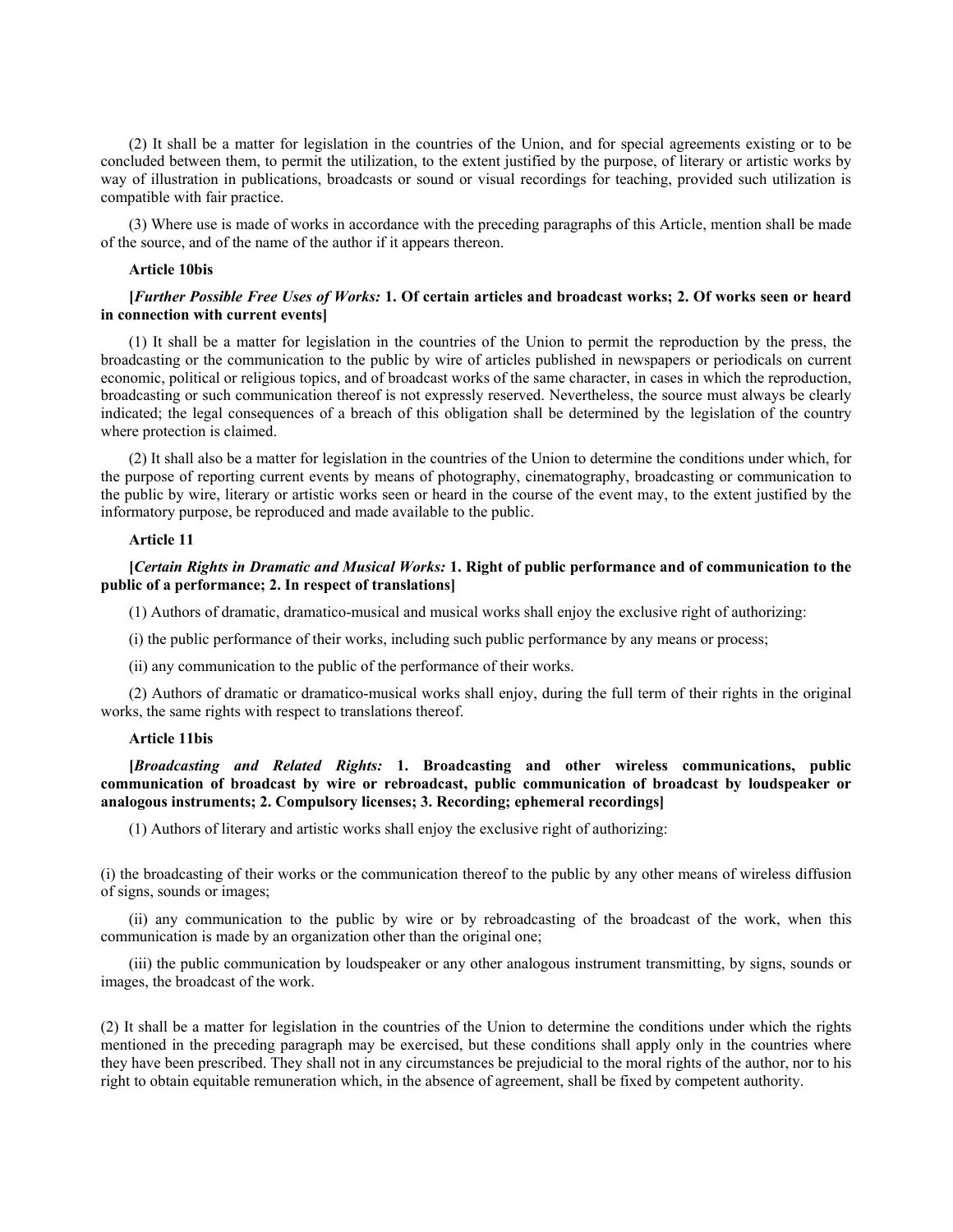(3) In the absence of any contrary stipulation, permission granted in accordance with paragraph (1) of this Article shall not imply permission to record, by means of instruments recording sounds or images, the work broadcast. It shall, however, be a matter for legislation in the countries of the Union to determine the regulations for ephemeral recordings made by a broadcasting organization by means of its own facilities and used for its own broadcasts. The preservation of these recordings in official archives may, on the ground of their exceptional documentary character, be authorized by such legislation.

# **Article 11ter**

## **[***Certain Rights in Literary Works:* **1. Right of public recitation and of communication to the public of a recitation; 2. In respect of translations]**

(1) Authors of literary works shall enjoy the exclusive right of authorizing:

(i) the public recitation of their works, including such public recitation by any means or process;

(ii) any communication to the public of the recitation of their works.

(2) Authors of literary works shall enjoy, during the full term of their rights in the original works, the same rights with respect to translations thereof.

#### **Article 12**

## **[***Right of Adaptation, Arrangement and Other Alteration***]**

Authors of literary or artistic works shall enjoy the exclusive right of authorizing adaptations, arrangements and other alterations of their works.

#### **Article 13**

# **[***Possible Limitation of the Right of Recording of Musical Works and Any Words Pertaining Thereto:* **1. Compulsory licenses; 2. Transitory measures; 3. Seizure on importation of copies made without the author's permission]**

(1) Each country of the Union may impose for itself reservations and conditions on the exclusive right granted to the author of a musical work and to the author of any words, the recording of which together with the musical work has already been authorized by the latter, to authorize the sound recording of that musical work, together with such words, if any; but all such reservations and conditions shall apply only in the countries which have imposed them and shall not, in any circumstances, be prejudicial to the rights of these authors to obtain equitable remuneration which, in the absence of agreement, shall be fixed by competent authority.

(2) Recordings of musical works made in a country of the Union in accordance with Article 13(3) of the Conventions signed at Rome on June 2, 1928, and at Brussels on June 26, 1948, may be reproduced in that country without the permission of the author of the musical work until a date two years after that country becomes bound by this Act.

(3) Recordings made in accordance with paragraphs (1) and (2) of this Article and imported without permission from the parties concerned into a country where they are treated as infringing recordings shall be liable to seizure.

#### **Article 14**

# **[***Cinematographic and Related Rights:* **1. Cinematographic adaptation and reproduction; distribution; public performance and public communication by wire of works thus adapted or reproduced; 2. Adaptation of cinematographic productions; 3. No compulsory licenses]**

(1) Authors of literary or artistic works shall have the exclusive right of authorizing:

(i) the cinematographic adaptation and reproduction of these works, and the distribution of the works thus adapted or reproduced;

(ii) the public performance and communication to the public by wire of the works thus adapted or reproduced.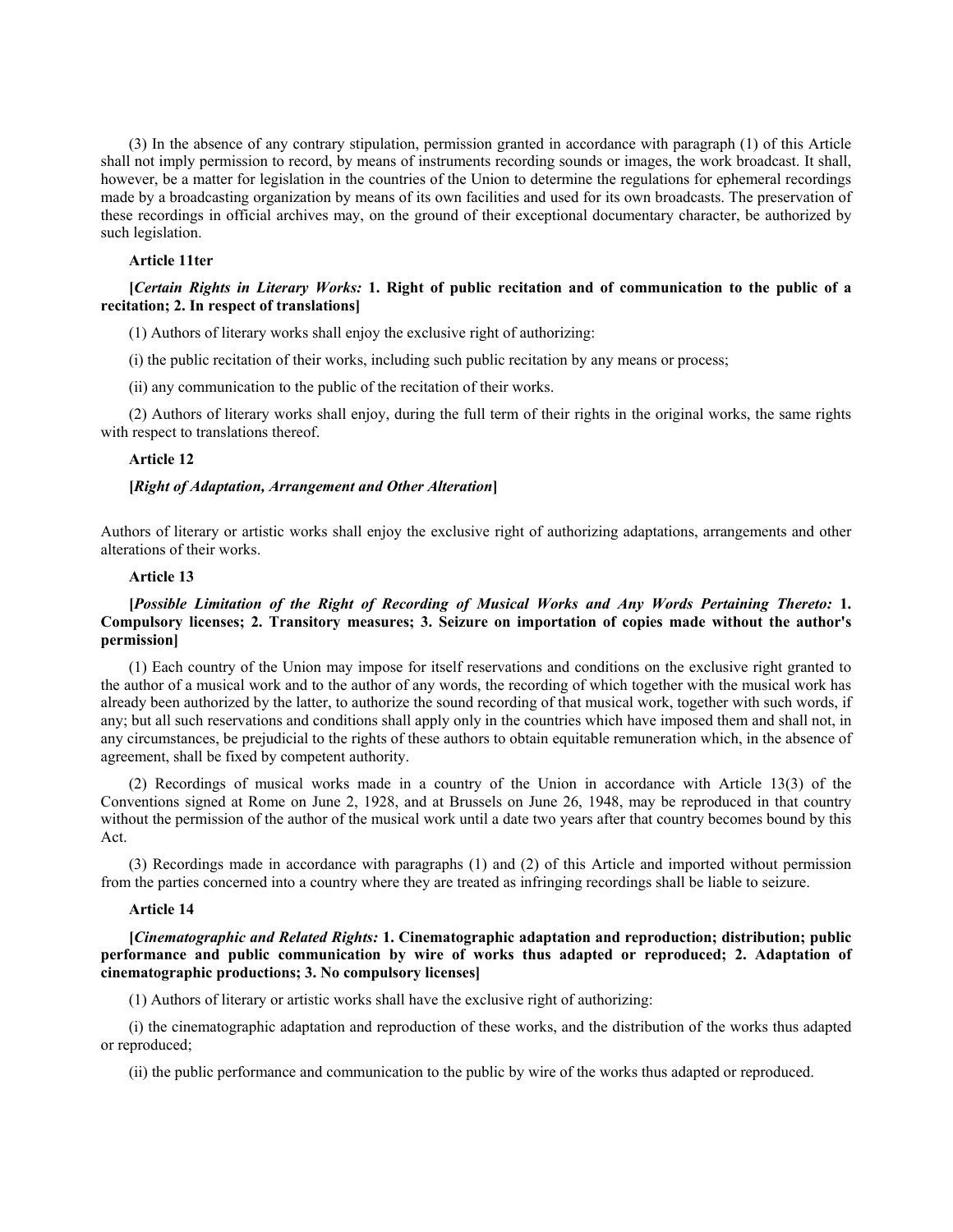(2) The adaptation into any other artistic form of a cinematographic production derived from literary or artistic works shall, without prejudice to the authorization of the author of the cinematographic production, remain subject to the authorization of the authors of the original works.

(3) The provisions of Article 13(1) shall not apply.

#### **Article 14bis**

## **[***Special Provisions Concerning Cinematographic Works:* **1. Assimilation to ''original'' works; 2. Ownership; limitation of certain rights of certain contributors; 3. Certain other contributors]**

(1) Without prejudice to the copyright in any work which may have been adapted or reproduced, a cinematographic work shall be protected as an original work. The owner of copyright in a cinematographic work shall enjoy the same rights as the author of an original work, including the rights referred to in the preceding Article.

(2)

*(a)* Ownership of copyright in a cinematographic work shall be a matter for legislation in the country where protection is claimed.

*(b)* However, in the countries of the Union which, by legislation, include among the owners of copyright in a cinematographic work authors who have brought contributions to the making of the work, such authors, if they have undertaken to bring such contributions, may not, in the absence of any contrary or special stipulation, object to the reproduction, distribution, public performance, communication to the public by wire, broadcasting or any other communication to the public, or to the subtitling or dubbing of texts, of the work.

*(c)* The question whether or not the form of the undertaking referred to above should, for the application of the preceding subparagraph (b), be in a written agreement or a written act of the same effect shall be a matter for the legislation of the country where the maker of the cinematographic work has his headquarters or habitual residence. However, it shall be a matter for the legislation of the country of the Union where protection is claimed to provide that the said undertaking shall be in a written agreement or a written act of the same effect. The countries whose legislation so provides shall notify the Director General by means of a written declaration, which will be immediately communicated by him to all the other countries of the Union.

*(d)* By ''contrary or special stipulation'' is meant any restrictive condition which is relevant to the aforesaid undertaking.

(3) Unless the national legislation provides to the contrary, the provisions of paragraph (2)(b) above shall not be applicable to authors of scenarios, dialogues and musical works created for the making of the cinematographic work, or to the principal director thereof. However, those countries of the Union whose legislation does not contain rules providing for the application of the said paragraph (2)(b) to such director shall notify the Director General by means of a written declaration, which will be immediately communicated by him to all the other countries of the Union.

#### **Article 14ter**

# **[***''Droit de suite'' in Works of Art and Manuscripts:* **1. Right to an interest in resales; 2. Applicable law; 3. Procedure]**

(1) The author, or after his death the persons or institutions authorized by national legislation, shall, with respect to original works of art and original manuscripts of writers and composers, enjoy the inalienable right to an interest in any sale of the work subsequent to the first transfer by the author of the work.

(2) The protection provided by the preceding paragraph may be claimed in a country of the Union only if legislation in the country to which the author belongs so permits, and to the extent permitted by the country where this protection is claimed.

(3) The procedure for collection and the amounts shall be matters for determination by national legislation.

**Article 15**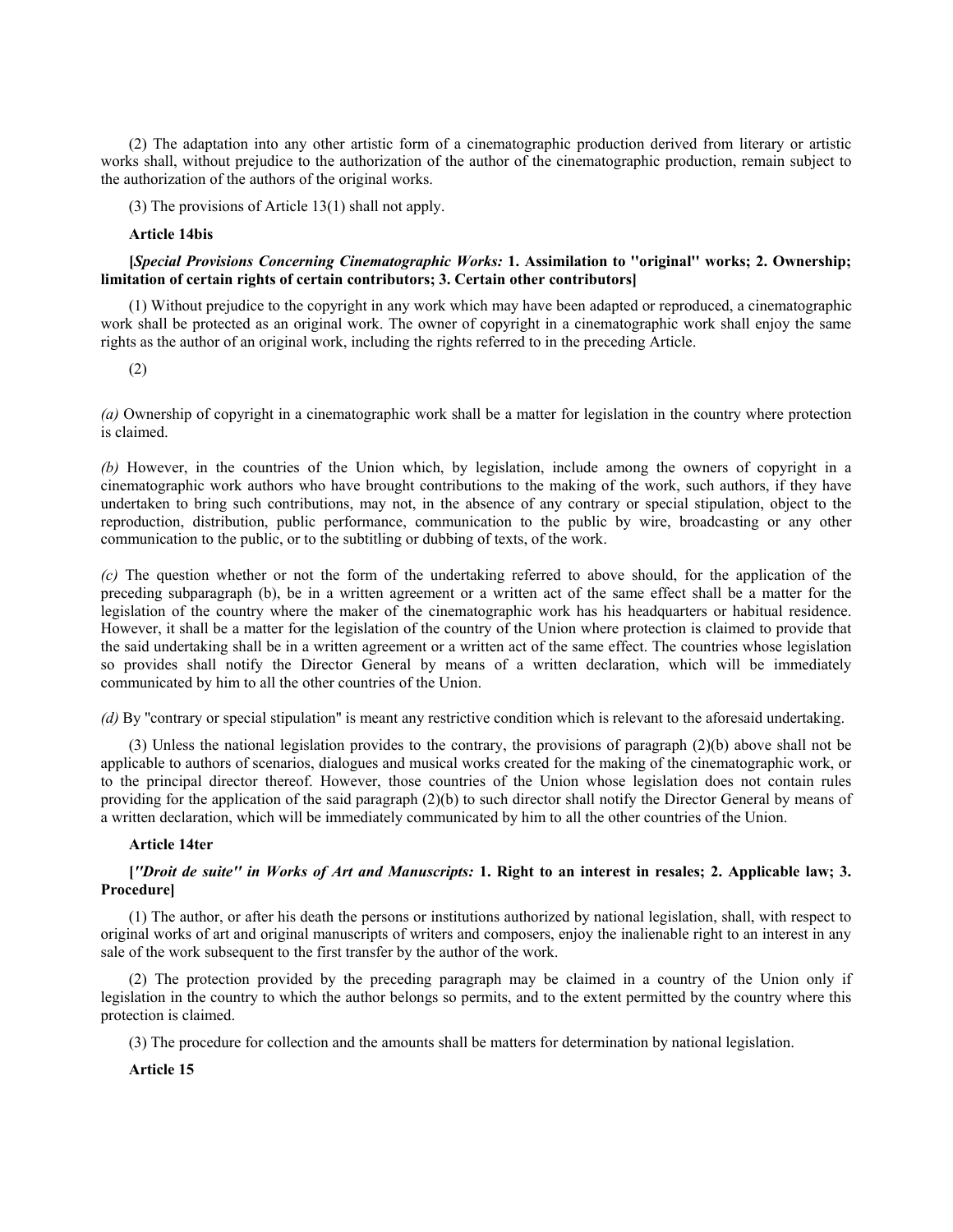# **[***Right to Enforce Protected Rights:* **1. Where author's name is indicated or where pseudonym leaves no doubt as to author's identity; 2. In the case of cinematographic works; 3. In the case of anonymous and pseudonymous works; 4. In the case of certain unpublished works of unknown authorship]**

(1) In order that the author of a literary or artistic work protected by this Convention shall, in the absence of proof to the contrary, be regarded as such, and consequently be entitled to institute infringement proceedings in the countries of the Union, it shall be sufficient for his name to appear on the work in the usual manner. This paragraph shall be applicable even if this name is a pseudonym, where the pseudonym adopted by the author leaves no doubt as to his identity.

(2) The person or body corporate whose name appears on a cinematographic work in the usual manner shall, in the absence of proof to the contrary, be presumed to be the maker of the said work.

(3) In the case of anonymous and pseudonymous works, other than those referred to in paragraph (1) above, the publisher whose name appears on the work shall, in the absence of proof to the contrary, be deemed to represent the author, and in this capacity he shall be entitled to protect and enforce the author's rights. The provisions of this paragraph shall cease to apply when the author reveals his identity and establishes his claim to authorship of the work.

(4)

*(a)* In the case of unpublished works where the identity of the author is unknown, but where there is every ground to presume that he is a national of a country of the Union, it shall be a matter for legislation in that country to designate the competent authority which shall represent the author and shall be entitled to protect and enforce his rights in the countries of the Union.

*(b)* Countries of the Union which make such designation under the terms of this provision shall notify the Director General by means of a written declaration giving full information concerning the authority thus designated. The Director General shall at once communicate this declaration to all other countries of the Union.

## **Article 16**

## **[***Infringing Copies:* **1. Seizure; 2. Seizure on importation; 3. Applicable law]**

(1) Infringing copies of a work shall be liable to seizure in any country of the Union where the work enjoys legal protection.

(2) The provisions of the preceding paragraph shall also apply to reproductions coming from a country where the work is not protected, or has ceased to be protected.

(3) The seizure shall take place in accordance with the legislation of each country.

#### **Article 17**

## **[***Possibility of Control of Circulation, Presentation and Exhibition of Works***]**

The provisions of this Convention cannot in any way affect the right of the Government of each country of the Union to permit, to control, or to prohibit, by legislation or regulation, the circulation, presentation, or exhibition of any work or production in regard to which the competent authority may find it necessary to exercise that right.

## **Article 18**

## **[***Works Existing on Convention's Entry Into Force:* **1. Protectable where protection not yet expired in country of origin; 2. Non-protectable where protection already expired in country where it is claimed; 3. Application of these principles; 4. Special cases]**

(1) This Convention shall apply to all works which, at the moment of its coming into force, have not yet fallen into the public domain in the country of origin through the expiry of the term of protection.

(2) If, however, through the expiry of the term of protection which was previously granted, a work has fallen into the public domain of the country where protection is claimed, that work shall not be protected anew.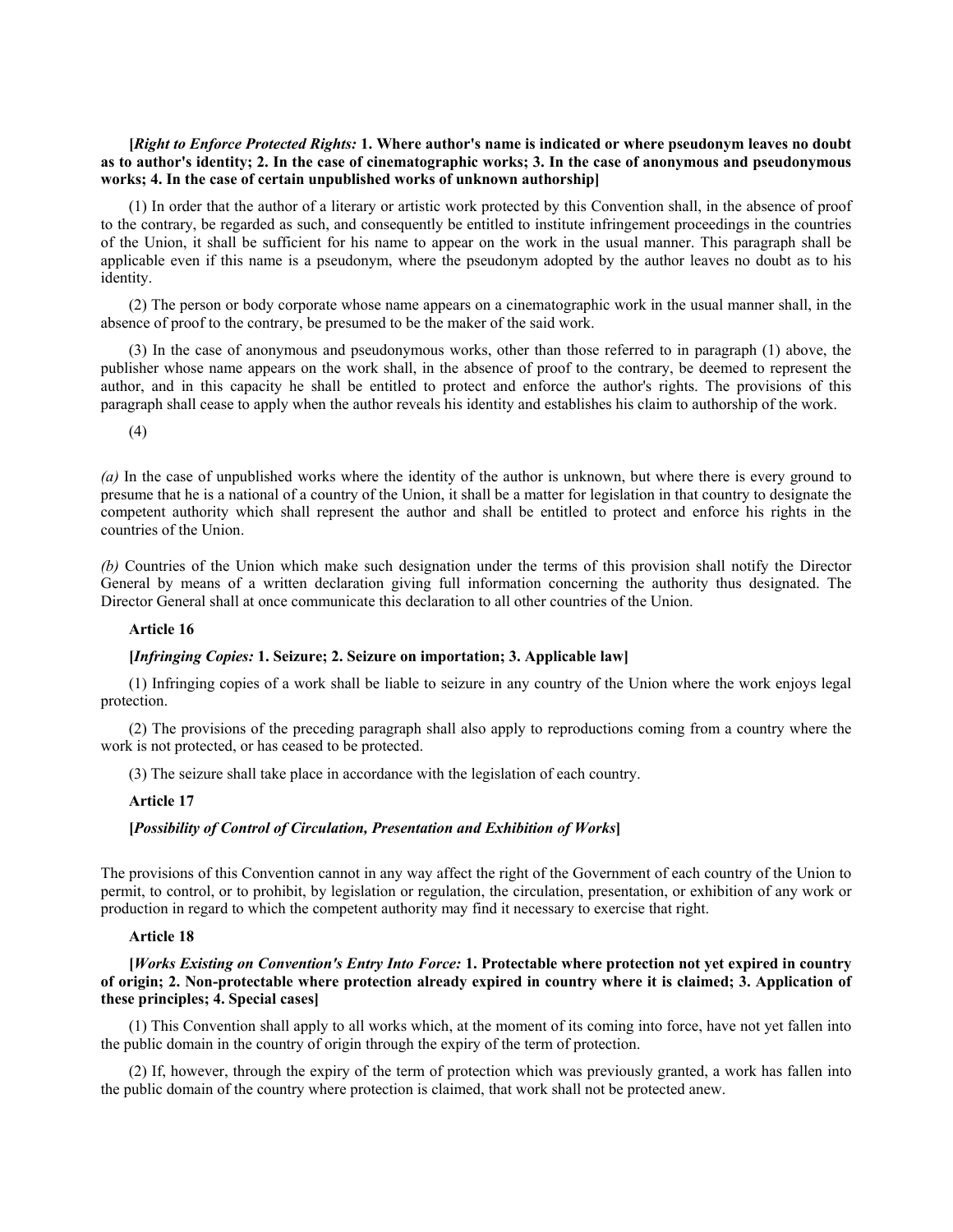(3) The application of this principle shall be subject to any provisions contained in special conventions to that effect existing or to be concluded between countries of the Union. In the absence of such provisions, the respective countries shall determine, each in so far as it is concerned, the conditions of application of this principle.

(4) The preceding provisions shall also apply in the case of new accessions to the Union and to cases in which protection is extended by the application of Article 7 or by the abandonment of reservations.

#### **Article 19**

#### **[***Protection Greater than Resulting from Convention***]**

The provisions of this Convention shall not preclude the making of a claim to the benefit of any greater protection which may be granted by legislation in a country of the Union.

#### **Article 20**

#### **[***Special Agreements Among Countries of the Union***]**

The Governments of the countries of the Union reserve the right to enter into special agreements among themselves, in so far as such agreements grant to authors more extensive rights than those granted by the Convention, or contain other provisions not contrary to this Convention. The provisions of existing agreements which satisfy these conditions shall remain applicable.

# **Article 21**

#### **[***Special Provisions Regarding Developing Countries:* **1. Reference to Appendix; 2. Appendix part of Act]**

(1) Special provisions regarding developing countries are included in the Appendix.

(2) Subject to the provisions of Article 28(1)(b), the Appendix forms an integral part of this Act.

#### APPENDIX [SPECIAL PROVISIONS REGARDING DEVELOPING COUNTRIES]

### **Article I**

## **[***Faculties Open to Developing Countries:* **1. Availability of certain faculties; declaration: 2. Duration of effect of declaration, 3. Cessation of developing country status; 4. Existing stocks of copies; 5. Declarations concerning certain territories; 6. Limits of reciprocity]**

(1) Any country regarded as a developing country in conformity with the established practice of the General Assembly of the United Nations which ratifies or accedes to this Act, of which this Appendix forms an integral part, and which, having regard to its economic situation and its social or cultural needs, does not consider itself immediately in a position to make provision for the protection of all the rights as provided for in this Act, may, by a notification deposited with the Director General at the time of depositing its instrument of ratification or accession or, subject to Article V(1)(c), at any time thereafter, declare that it will avail itself of the faculty provided for in Article II, or of the faculty provided for in Article III, or of both of those faculties. It may, instead of availing itself of the faculty provided for in Article II, make a declaration according to Article  $V(1)(a)$ .

(2)

*(a)* Any declaration under paragraph (1) notified before the expiration of the period of ten years from the entry into force of Articles 1 to 21 and this Appendix according to Article 28(2) shall be effective until the expiration of the said period. Any such declaration may be renewed in whole or in part for periods of ten years each by a notification deposited with the Director General not more than fifteen months and not less than three months before the expiration of the ten-year period then running.

*(b)* Any declaration under paragraph (1) notified after the expiration of the period of ten years from the entry into force of Articles 1 to 21 and this Appendix according to Article 28(2) shall be effective until the expiration of the tenyear period then running. Any such declaration may be renewed as provided for in the second sentence of subparagraph (a).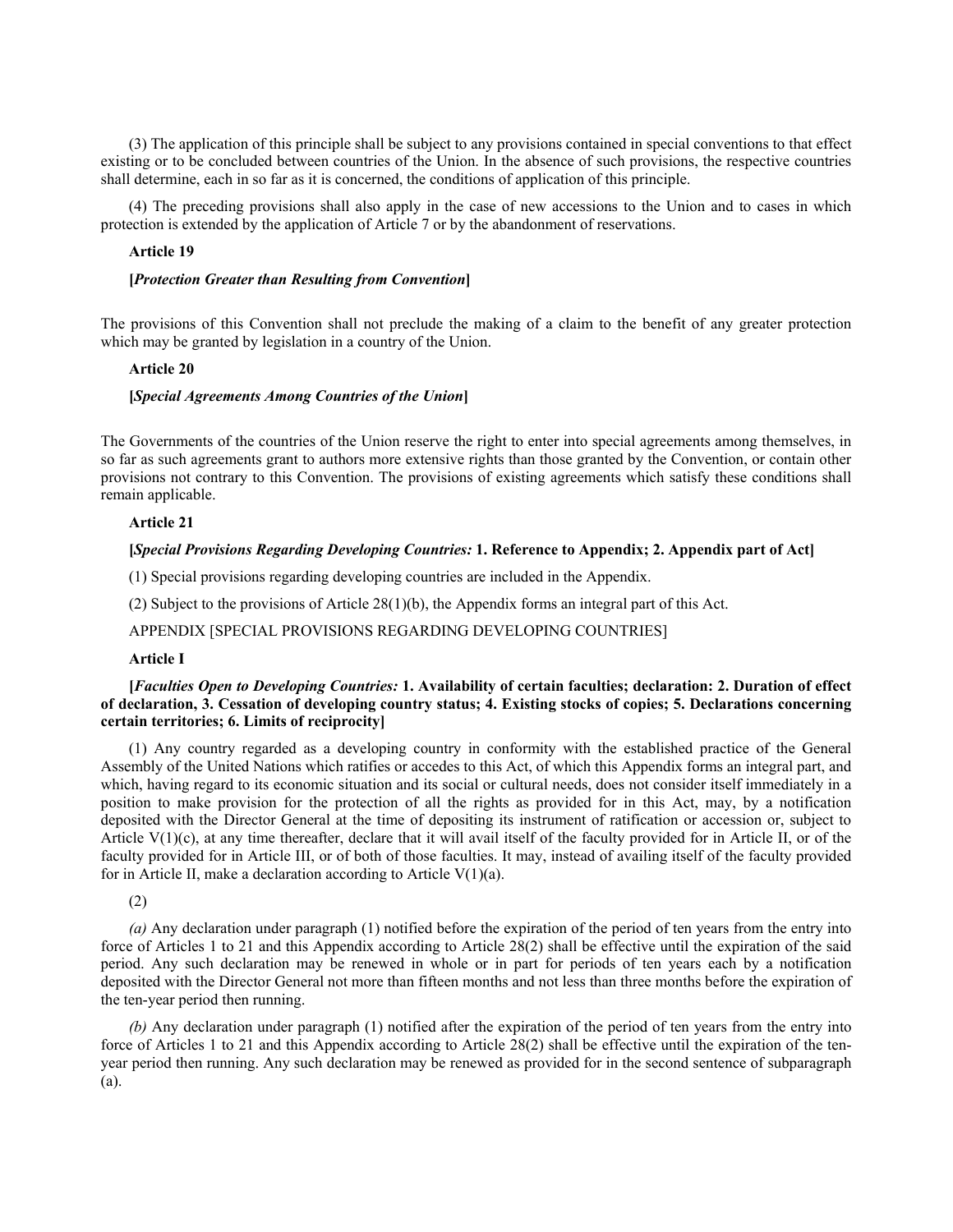(3) Any country of the Union which has ceased to be regarded as a developing country as referred to in paragraph (1) shall no longer be entitled to renew its declaration as provided in paragraph (2), and, whether or not it formally withdraws its declaration, such country shall be precluded from availing itself of the faculties referred to in paragraph (1) from the expiration of the ten-year period then running or from the expiration of a period of three years after it has ceased to be regarded as a developing country, whichever period expires later.

(4) Where, at the time when the declaration made under paragraph (1) or (2) ceases to be effective, there are copies in stock which were made under a license granted by virtue of this Appendix, such copies may continue to be distributed until their stock is exhausted.

(5) Any country which is bound by the provisions of this Act and which has deposited a declaration or a notification in accordance with Article 31(1) with respect to the application of this Act to a particular territory, the situation of which can be regarded as analogous to that of the countries referred to in paragraph (1), may, in respect of such territory, make the declaration referred to in paragraph (1) and the notification of renewal referred to in paragraph (2). As long as such declaration or notification remains in effect, the provisions of this Appendix shall be applicable to the territory in respect of which it was made.

(6)

*(a)* The fact that a country avails itself of any of the faculties referred to in paragraph (1) does not permit another country to give less protection to works of which the country of origin is the former country than it is obliged to grant under Articles 1 to 20.

*(b)* The right to apply reciprocal treatment provided for in Article 30(2)(b), second sentence, shall not, until the date on which the period applicable under Article I(3) expires, be exercised in respect of works the country of origin of which is a country which has made a declaration according to Article  $V(1)(a)$ .

#### **Article II**

# **[***Limitations on the Right of Translation:* **1. Licenses grantable by competent authority; 2. to 4. Conditions allowing the grant of such licenses; 5. Purposes for which licenses may be granted; 6. Termination of licenses; 7. Works composed mainly of illustrations; 8. Works withdrawn from circulation; 9. Licenses for broadcasting organizations]**

(1) Any country which has declared that it will avail itself of the faculty provided for in this Article shall be entitled, so far as works published in printed or analogous forms of reproduction are concerned, to substitute for the exclusive right of translation provided for in Article 8 a system of non-exclusive and non-transferable licenses, granted by the competent authority under the following conditions and subject to Article IV.

# (2)

*(a)* Subject to paragraph (3), if, after the expiration of a period of three years, or of any longer period determined by the national legislation of the said country, commencing on the date of the first publication of the work, a translation of such work has not been published in a language in general use in that country by the owner of the right of translation, or with his authorization, any national of such country may obtain a license to make a translation of the work in the said language and publish the translation in printed or analogous forms of reproduction.

*(b)* A license under the conditions provided for in this Article may also be granted if all the editions of the translation published in the language concerned are out of print.

(3)

*(a)* In the case of translations into a language which is not in general use in one or more developed countries which are members of the Union, a period of one year shall be substituted for the period of three years referred to in paragraph  $(2)(a)$ .

*(b)* Any country referred to in paragraph (1) may, with the unanimous agreement of the developed countries which are members of the Union and in which the same language is in general use, substitute, in the case of translations into that language, for the period of three years referred to in paragraph (2)(a) a shorter period as determined by such agreement but not less than one year. However, the provisions of the foregoing sentence shall not apply where the language in question is English, French or Spanish. The Director General shall be notified of any such agreement by the Governments which have concluded it.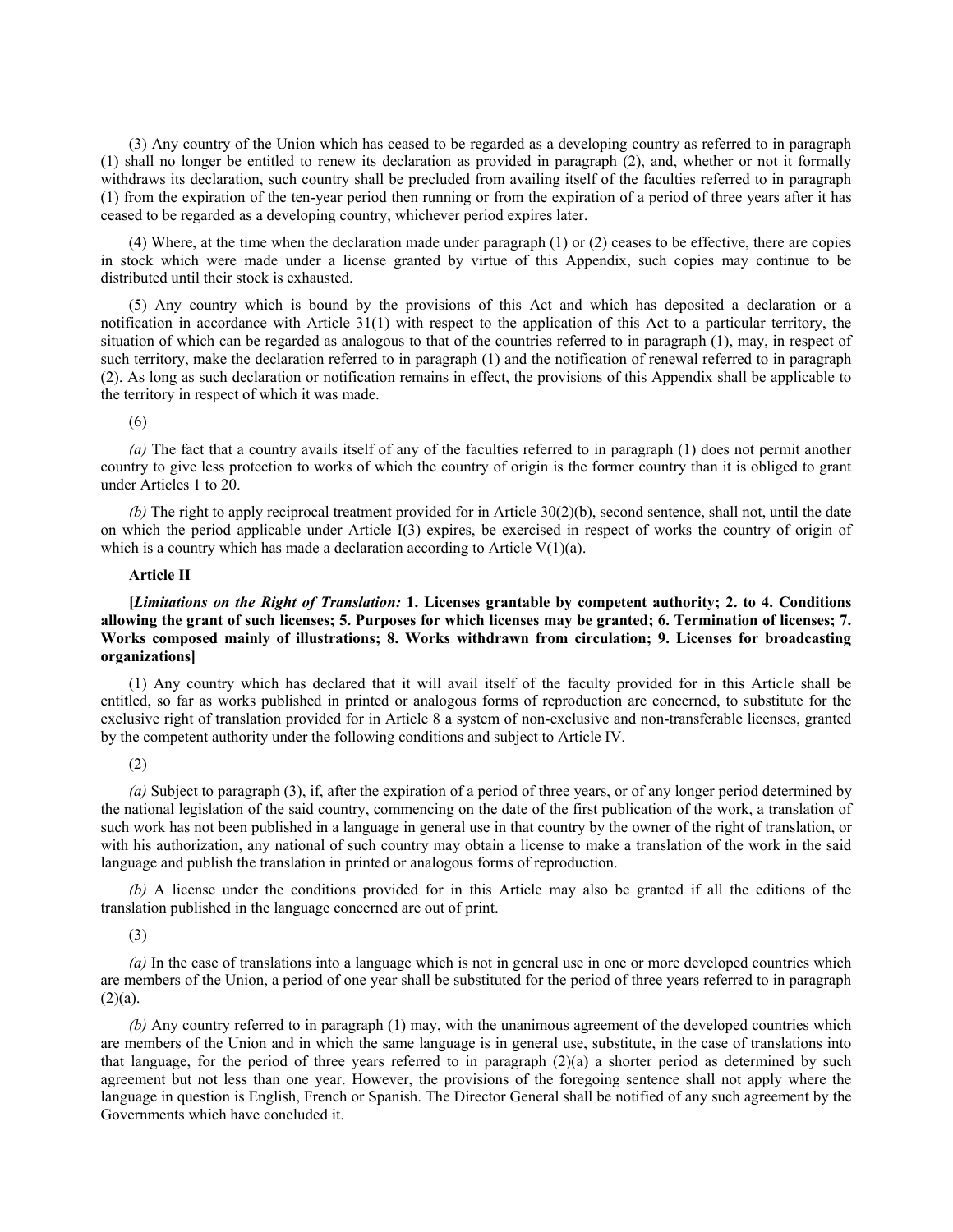(4)

*(a)* No license obtainable after three years shall be granted under this Article until a further period of six months has elapsed, and no license obtainable after one year shall be granted under this Article until a further period of nine months has elapsed

(i) from the date on which the applicant complies with the requirements mentioned in Article IV(1), or

(ii) where the identity or the address of the owner of the right of translation is unknown, from the date on which the applicant sends, as provided for in Article IV(2), copies of his application submitted to the authority competent to grant the license.

*(b)* If, during the said period of six or nine months, a translation in the language in respect of which the application was made is published by the owner of the right of translation or with his authorization, no license under this Article shall be granted.

(5) Any license under this Article shall be granted only for the purpose of teaching, scholarship or research.

(6) If a translation of a work is published by the owner of the right of translation or with his authorization at a price reasonably related to that normally charged in the country for comparable works, any license granted under this Article shall terminate if such translation is in the same language and with substantially the same content as the translation published under the license. Any copies already made before the license terminates may continue to be distributed until their stock is exhausted.

(7) For works which are composed mainly of illustrations, a license to make and publish a translation of the text and to reproduce and publish the illustrations may be granted only if the conditions of Article III are also fulfilled.

(8) No license shall be granted under this Article when the author has withdrawn from circulation all copies of his work.

(9)

*(a)* A license to make a translation of a work which has been published in printed or analogous forms of reproduction may also be granted to any broadcasting organization having its headquarters in a country referred to in paragraph (1), upon an application made to the competent authority of that country by the said organization, provided that all of the following conditions are met:

(i) the translation is made from a copy made and acquired in accordance with the laws of the said country;

(ii) the translation is only for use in broadcasts intended exclusively for teaching or for the dissemination of the results of specialized technical or scientific research to experts in a particular profession;

(iii) the translation is used exclusively for the purposes referred to in condition (ii) through broadcasts made lawfully and intended for recipients on the territory of the said country, including broadcasts made through the medium of sound or visual recordings lawfully and exclusively made for the purpose of such broadcasts;

(iv) all uses made of the translation are without any commercial purpose.

*(b)* Sound or visual recordings of a translation which was made by a broadcasting organization under a license granted by virtue of this paragraph may, for the purposes and subject to the conditions referred to in subparagraph (a) and with the agreement of that organization, also be used by any other broadcasting organization having its headquarters in the country whose competent authority granted the license in question.

*(c)* Provided that all of the criteria and conditions set out in subparagraph (a) are met, a license may also be granted to a broadcasting organization to translate any text incorporated in an audio-visual fixation where such fixation was itself prepared and published for the sole purpose of being used in connection with systematic instructional activities.

*(d)* Subject to subparagraphs (a) to (c), the provisions of the preceding paragraphs shall apply to the grant and exercise of any license granted under this paragraph.

### **Article III**

**[***Limitation on the Right of Reproduction:* **1. Licenses grantable by competent authority; 2. to 5. Conditions allowing the grant of such licenses; 6. Termination of licenses; 7. Works to which this Article applies]**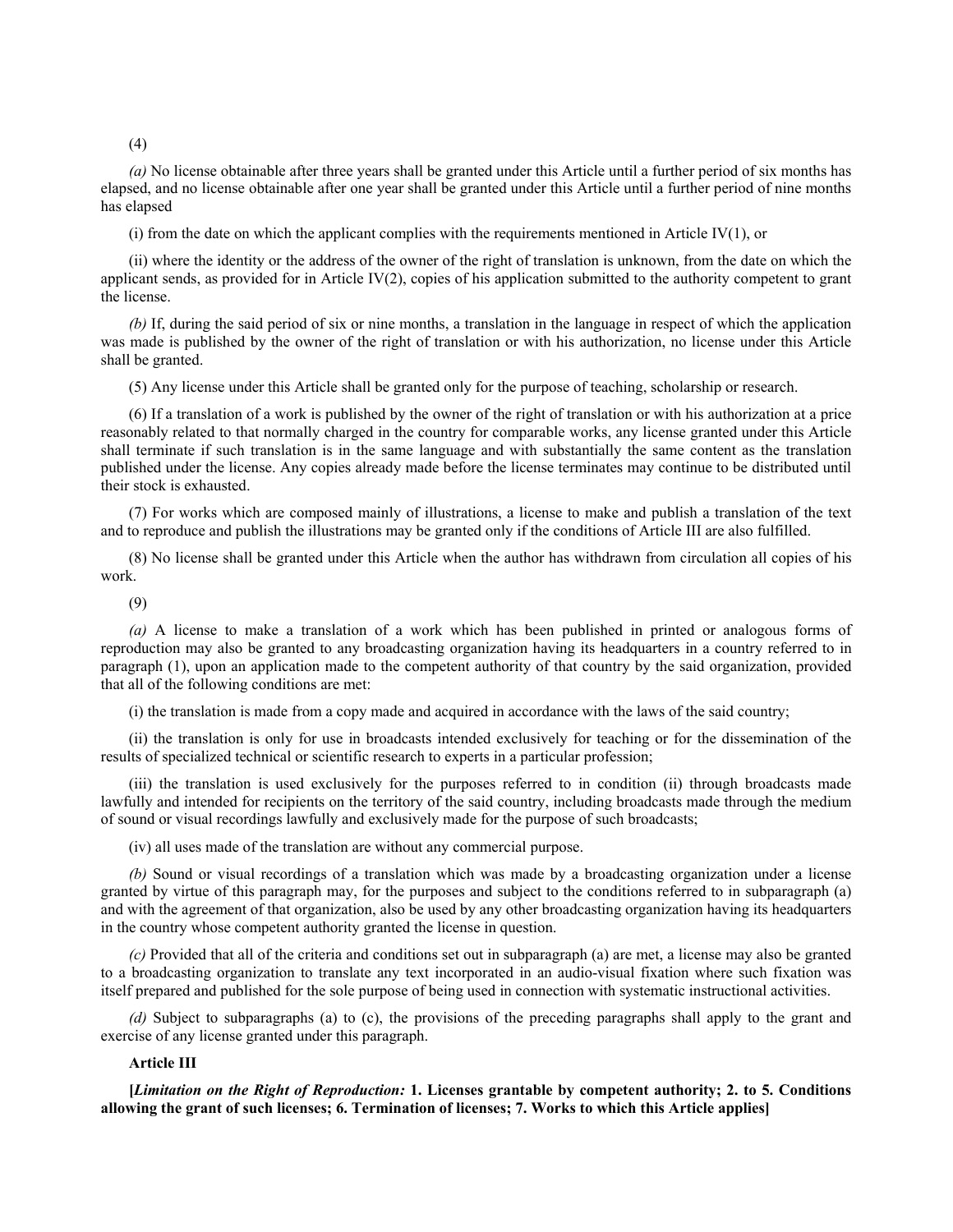(1) Any country which has declared that it will avail itself of the faculty provided for in this Article shall be entitled to substitute for the exclusive right of reproduction provided for in Article 9 a system of non-exclusive and nontransferable licenses, granted by the competent authority under the following conditions and subject to Article IV.

(2)

*(a)* If, in relation to a work to which this Article applies by virtue of paragraph (7), after the expiration of

(i) the relevant period specified in paragraph (3), commencing on the date of first publication of a particular edition of the work, or

(ii) any longer period determined by national legislation of the country referred to in paragraph (1), commencing on the same date,

copies of such edition have not been distributed in that country to the general public or in connection with systematic instructional activities, by the owner of the right of reproduction or with his authorization, at a price reasonably related to that normally charged in the country for comparable works, any national of such country may obtain a license to reproduce and publish such edition at that or a lower price for use in connection with systematic instructional activities.

*(b)* A license to reproduce and publish an edition which has been distributed as described in subparagraph (a) may also be granted under the conditions provided for in this Article if, after the expiration of the applicable period, no authorized copies of that edition have been on sale for a period of six months in the country concerned to the general public or in connection with systematic instructional activities at a price reasonably related to that normally charged in the country for comparable works.

(3) The period referred to in paragraph  $(2)(a)(i)$  shall be five years, except that

(i) for works of the natural and physical sciences, including mathematics, and of technology, the period shall be three years;

(ii) for works of fiction, poetry, drama and music, and for art books, the period shall be seven years.

(4)

*(a)* No license obtainable after three years shall be granted under this Article until a period of six months has elapsed

(i) from the date on which the applicant complies with the requirements mentioned in Article IV(1), or

(ii) where the identity or the address of the owner of the right of reproduction is unknown, from the date on which the applicant sends, as provided for in Article IV $(2)$ , copies of his application submitted to the authority competent to grant the license.

*(b)* Where licenses are obtainable after other periods and Article IV(2) is applicable, no license shall be granted until a period of three months has elapsed from the date of the dispatch of the copies of the application.

*(c)* If, during the period of six or three months referred to in subparagraphs (a) and (b), a distribution as described in paragraph (2)(a) has taken place, no license shall be granted under this Article.

*(d)* No license shall be granted if the author has withdrawn from circulation all copies of the edition for the reproduction and publication of which the license has been applied for.

(5) A license to reproduce and publish a translation of a work shall not be granted under this Article in the following cases:

(i) where the translation was not published by the owner of the right of translation or with his authorization, or

(ii) where the translation is not in a language in general use in the country in which the license is applied for.

(6) If copies of an edition of a work are distributed in the country referred to in paragraph (1) to the general public or in connection with systematic instructional activities, by the owner of the right of reproduction or with his authorization, at a price reasonably related to that normally charged in the country for comparable works, any license granted under this Article shall terminate if such edition is in the same language and with substantially the same content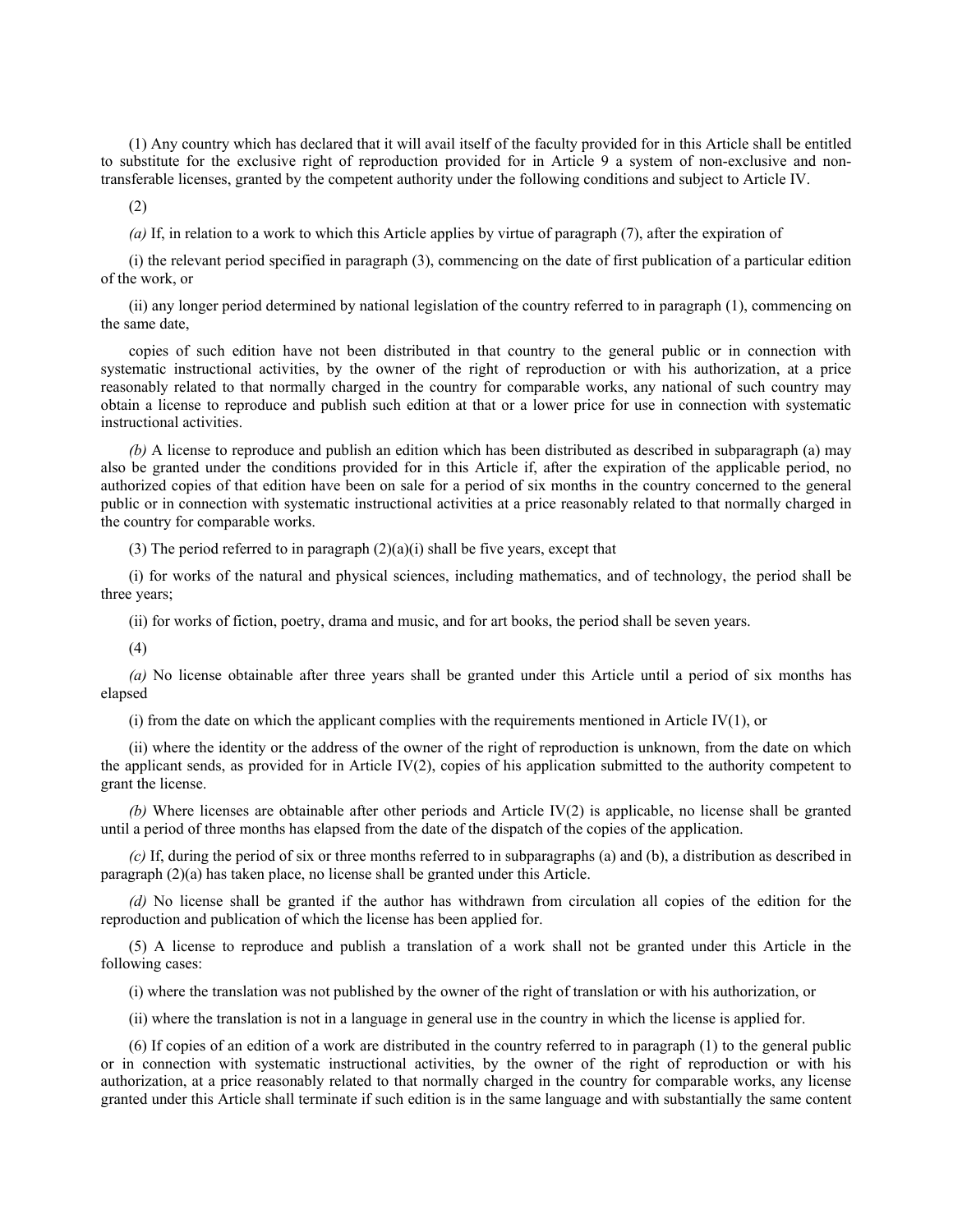as the edition which was published under the said license. Any copies already made before the license terminates may continue to be distributed until their stock is exhausted.

(7)

*(a)* Subject to subparagraph (b), the works to which this Article applies shall be limited to works published in printed or analogous forms of reproduction.

*(b)* This Article shall also apply to the reproduction in audio-visual form of lawfully made audio-visual fixations including any protected works incorporated therein and to the translation of any incorporated text into a language in general use in the country in which the license is applied for, always provided that the audio-visual fixations in question were prepared and published for the sole purpose of being used in connection with systematic instructional activities.

## **Article IV**

## **[***Provisions Common to Licenses Under Articles II and III:* **1 and 2. Procedure; 3. Indication of author and title of work; 4. Exportation of copies; 5. Notice; 6. Compensation]**

(1) A license under Article II or Article III may be granted only if the applicant, in accordance with the procedure of the country concerned, establishes either that he has requested, and has been denied, authorization by the owner of the right to make and publish the translation or to reproduce and publish the edition, as the case may be, or that, after due diligence on his part, he was unable to find the owner of the right. At the same time as making the request, the applicant shall inform any national or international information center referred to in paragraph (2).

(2) If the owner of the right cannot be found, the applicant for a license shall send, by registered airmail, copies of his application, submitted to the authority competent to grant the license, to the publisher whose name appears on the work and to any national or international information center which may have been designated, in a notification to that effect deposited with the Director General, by the Government of the country in which the publisher is believed to have his principal place of business.

(3) The name of the author shall be indicated on all copies of the translation or reproduction published under a license granted under Article II or Article III. The title of the work shall appear on all such copies. In the case of a translation, the original title of the work shall appear in any case on all the said copies.

(4)

*(a)* No license granted under Article II or Article III shall extend to the export of copies, and any such license shall be valid only for publication of the translation or of the reproduction, as the case may be, in the territory of the country in which it has been applied for.

*(b)* For the purposes of subparagraph (a), the notion of export shall include the sending of copies from any territory to the country which, in respect of that territory, has made a declaration under Article I(5).

*(c)* Where a governmental or other public entity of a country which has granted a license to make a translation under Article II into a language other than English, French or Spanish sends copies of a translation published under such license to another country, such sending of copies shall not, for the purposes of subparagraph (a), be considered to constitute export if all of the following conditions are met:

(i) the recipients are individuals who are nationals of the country whose competent authority has granted the license, or organizations grouping such individuals;

(ii) the copies are to be used only for the purpose of teaching, scholarship or research;

(iii) the sending of the copies and their subsequent distribution to recipients is without any commercial purpose; and

(iv) the country to which the copies have been sent has agreed with the country whose competent authority has granted the license to allow the receipt, or distribution, or both, and the Director General has been notified of the agreement by the Government of the country in which the license has been granted.

(5) All copies published under a license granted by virtue of Article II or Article III shall bear a notice in the appropriate language stating that the copies are available for distribution only in the country or territory to which the said license applies.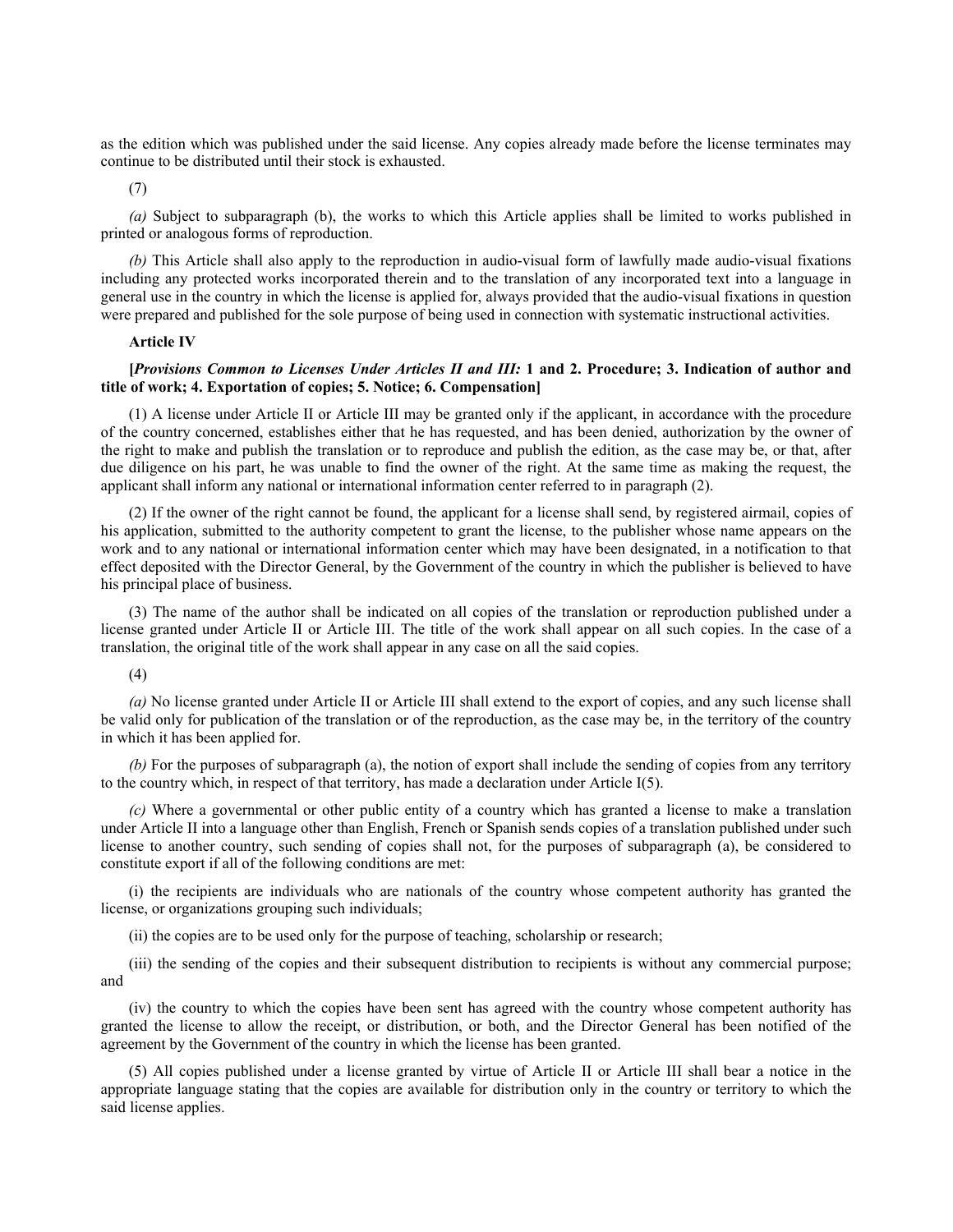(6)

*(a)* Due provision shall be made at the national level to ensure

(i) that the license provides, in favour of the owner of the right of translation or of reproduction, as the case may be, for just compensation that is consistent with standards of royalties normally operating on licenses freely negotiated between persons in the two countries concerned, and

(ii) payment and transmittal of the compensation: should national currency regulations intervene, the competent authority shall make all efforts, by the use of international machinery, to ensure transmittal in internationally convertible currency or its equivalent.

*(b)* Due provision shall be made by national legislation to ensure a correct translation of the work, or an accurate reproduction of the particular edition, as the case may be.

#### **Article V**

**[***Alternative Possibility for Limitation of the Right of Translation:* **1. Regime provided for under the 1886 and 1896 Acts; 2. No possibility of change to regime under Article II 3. Time limit for choosing the alternative possibility]**

(1)

*(a)* Any country entitled to make a declaration that it will avail itself of the faculty provided for in Article II may, instead, at the time of ratifying or acceding to this Act:

(i) if it is a country to which Article  $30(2)(a)$  applies, make a declaration under that provision as far as the right of translation is concerned;

(ii) if it is a country to which Article 30(2)(a) does not apply, and even if it is not a country outside the Union, make a declaration as provided for in Article 30(2)(b), first sentence.

*(b)* In the case of a country which ceases to be regarded as a developing country as referred to in Article I(1), a declaration made according to this paragraph shall be effective until the date on which the period applicable under Article I(3) expires.

*(c)* Any country which has made a declaration according to this paragraph may not subsequently avail itself of the faculty provided for in Article II even if it withdraws the said declaration.

(2) Subject to paragraph (3), any country which has availed itself of the faculty provided for in Article II may not subsequently make a declaration according to paragraph (1).

(3) Any country which has ceased to be regarded as a developing country as referred to in Article I(1) may, not later than two years prior to the expiration of the period applicable under Article I(3), make a declaration to the effect provided for in Article 30(2)(b), first sentence, notwithstanding the fact that it is not a country outside the Union. Such declaration shall take effect at the date on which the period applicable under Article I(3) expires.

#### **Article VI**

## **[***Possibilities of applying, or admitting the application of, certain provisions of the Appendix before becoming bound by it:* **1. Declaration; 2. Depository and effective date of declaration]**

(1) Any country of the Union may declare, as from the date of this Act, and at any time before becoming bound by Articles 1 to 21 and this Appendix:

(i) if it is a country which, were it bound by Articles 1 to 21 and this Appendix, would be entitled to avail itself of the faculties referred to in Article I(1), that it will apply the provisions of Article II or of Article III or of both to works whose country of origin is a country which, pursuant to (ii) below, admits the application of those Articles to such works, or which is bound by Articles 1 to 21 and this Appendix; such declaration may, instead of referring to Article II, refer to Article V;

(ii) that it admits the application of this Appendix to works of which it is the country of origin by countries which have made a declaration under (i) above or a notification under Article I.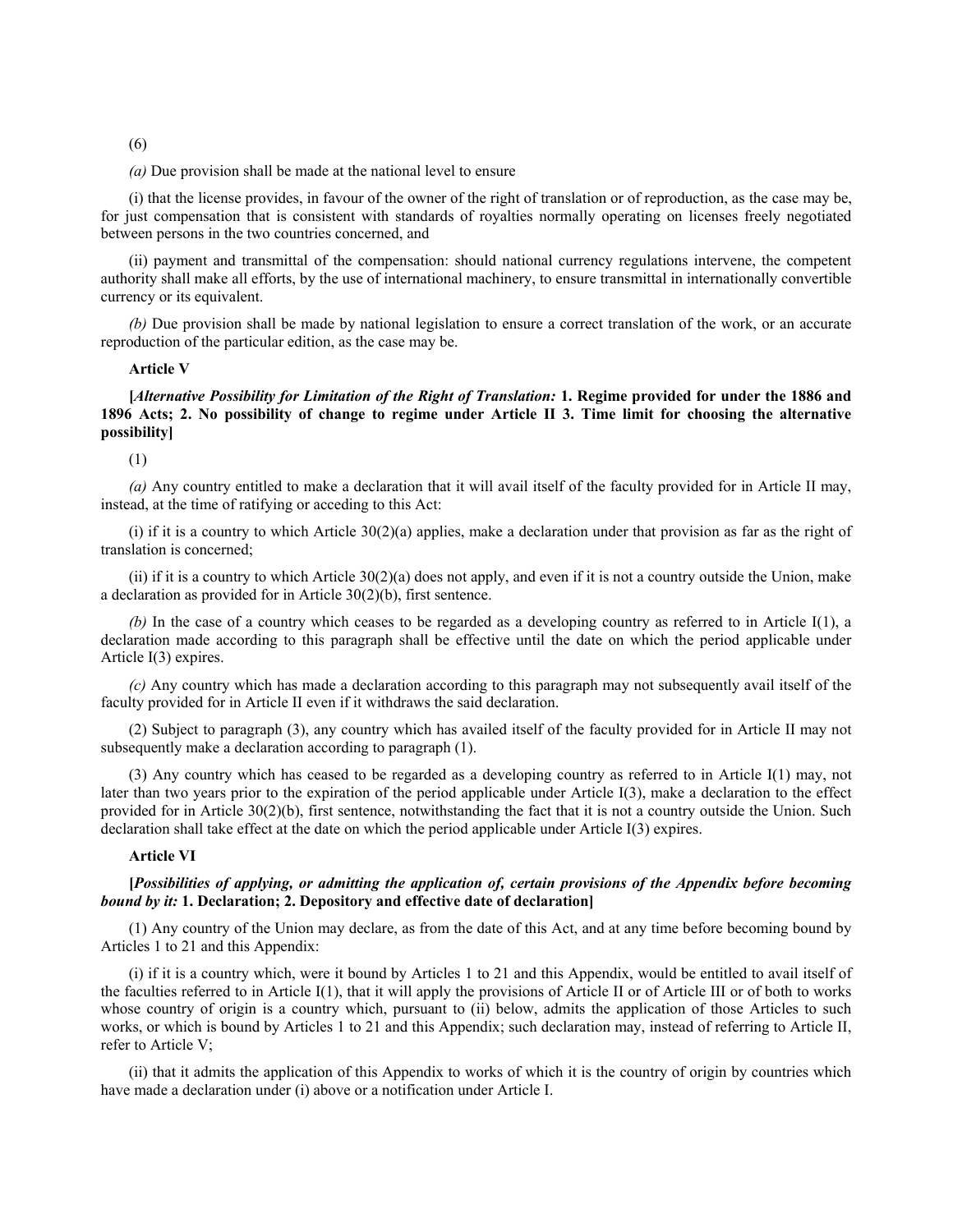(2) Any declaration made under paragraph (1) shall be in writing and shall be deposited with the Director General. The declaration shall become effective from the date of its deposit.

**Agreed statements concerning Article 1(4):** The reproduction right, as set out in Article 9 of the Berne Convention, and the exceptions permitted thereunder, fully apply in the digital environment, in particular to the use of works in digital form. It is understood that the storage of a protected work in digital form in an electronic medium constitutes a reproduction within the meaning of Article 9 of the Berne Convention.

**Agreed statements concerning Article 3:** It is understood that in applying Article 3 of this Treaty, the expression ''country of the Union'' in Articles 2 to 6 of the Berne Convention will be read as if it were a reference to a Contracting Party to this Treaty, in the application of those Berne Articles in respect of protection provided for in this Treaty. It is also understood that the expression ''country outside the Union'' in those Articles in the Berne Convention will, in the same circumstances, be read as if it were a reference to a country that is not a Contracting Party to this Treaty, and that ''this Convention'' in Articles 2(8), 2bis(2), 3, 4 and 5 of the Berne Convention will be read as if it were a reference to the Berne Convention and this Treaty. Finally, it is understood that a reference in Articles 3 to 6 of the Berne Convention to a ''national of one of the countries of the Union'' will, when these Articles are applied to this Treaty, mean, in regard to an intergovernmental organization that is a Contracting Party to this Treaty, a national of one of the countries that is member of that organization.

**Agreed statements concerning Article 4:** The scope of protection for computer programs under Article 4 of this Treaty, read with Article 2, is consistent with Article 2 of the Berne Convention and on a par with the relevant provisions of the TRIPS Agreement.

**Agreed statements concerning Article 5:** The scope of protection for compilations of data (databases) under Article 5 of this Treaty, read with Article 2, is consistent with Article 2 of the Berne Convention and on a par with the relevant provisions of the TRIPS Agreement.

**Agreed statements concerning Articles 6 and 7:** As used in these Articles, the expressions ''copies'' and ''original and copies,'' being subject to the right of distribution and the right of rental under the said Articles, refer exclusively to fixed copies that can be put into circulation as tangible objects.

**Agreed statements concerning Articles 6 and 7:** As used in these Articles, the expressions ''copies'' and ''original and copies,'' being subject to the right of distribution and the right of rental under the said Articles, refer exclusively to fixed copies that can be put into circulation as tangible objects.

**Agreed statements concerning Article 7:** It is understood that the obligation under Article 7(1) does not require a Contracting Party to provide an exclusive right of commercial rental to authors who, under that Contracting Party's law, are not granted rights in respect of phonograms. It is understood that this obligation is consistent with Article 14(4) of the TRIPS Agreement.

**Agreed statements concerning Article 8:** It is understood that the mere provision of physical facilities for enabling or making a communication does not in itself amount to communication within the meaning of this Treaty or the Berne Convention. It is further understood that nothing in Article 8 precludes a Contracting Party from applying Article 11bis(2).

**Agreed statement concerning Article 10:** It is understood that the provisions of Article 10 permit Contracting Parties to carry forward and appropriately extend into the digital environment limitations and exceptions in their national laws which have been considered acceptable under the Berne Convention. Similarly, these provisions should be understood to permit Contracting Parties to devise new exceptions and limitations that are appropriate in the digital network environment.

It is also understood that Article 10(2) neither reduces nor extends the scope of applicability of the limitations and exceptions permitted by the Berne Convention.